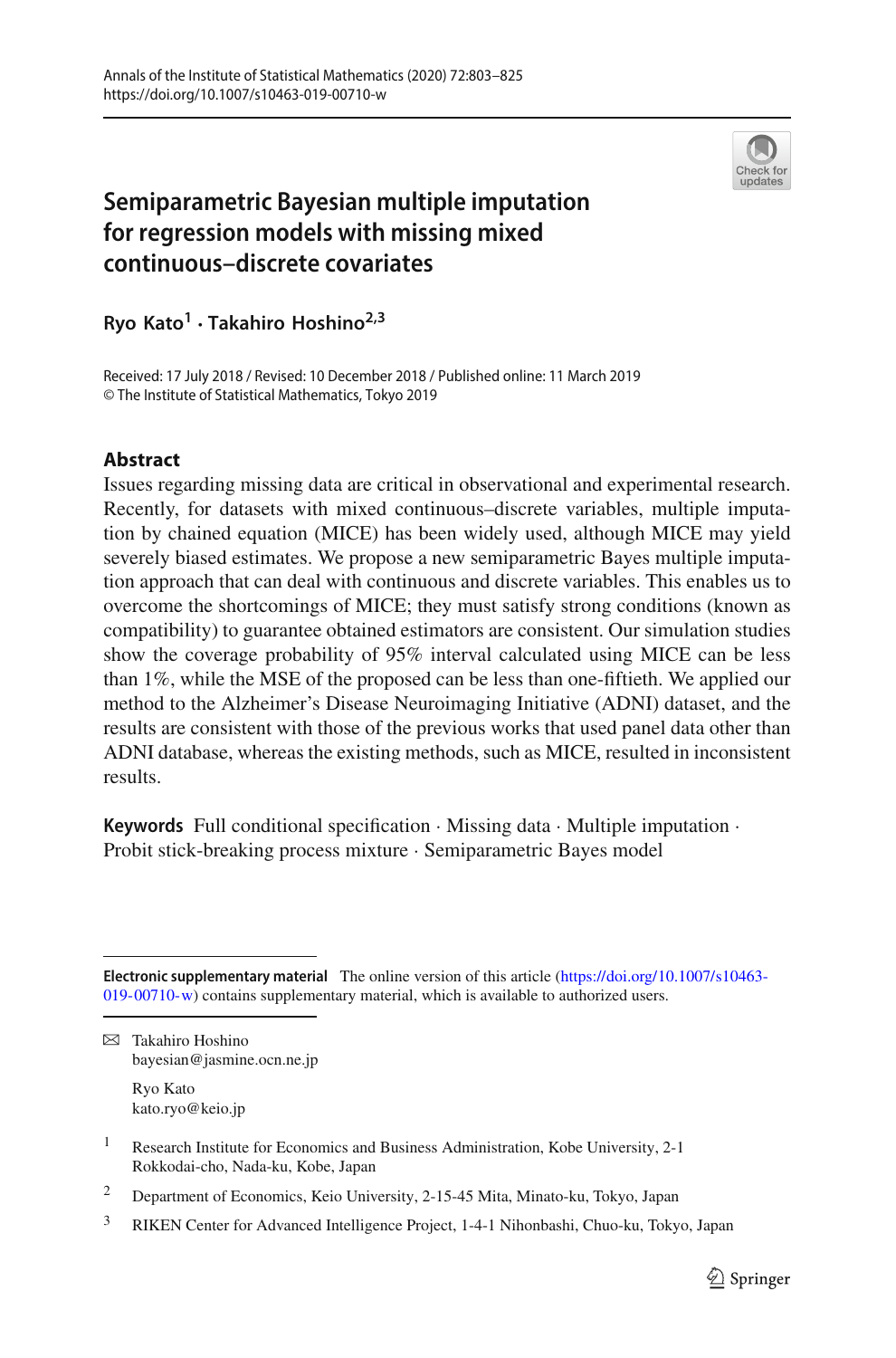# **1 Introduction**

Issues regarding missing data are critical in observational and experimental research, as they induce loss of information and biased result, and at times, lead to wrong decisions. [The National Research Council](#page-22-0) [\(2010](#page-22-0)) published a report including recommendations on treating missing data in medical science research. According to the recommendation, researchers should employ as many confounders as possible in order to obtain valid estimates from analysis such as logistic regressions or Cox proportional hazards model. However, when they employ more covariates, the number of observations with at least one missing component increases. Also, if a researcher is interested in using a regression model containing missing components in covariates, a complete case analysis results in biased estimates even when the missing mechanism is missing at random (MAR) [\(Ibrahim et al. 2005\)](#page-21-0).

In this case, if conditional distributions of incompletely observed covariates, given completely observed covariates, are correctly specified, we can obtain consistent estimators using the expectation-maximization (EM) algorithm or Bayesian estimation with the Markov chain Monte Carlo (MCMC) method. However, it is usually difficult to specify such a distribution because both incompletely and completely observed covariates generally have large dimensions, and the distributional form is not expressed by well-known distributional families owing to the mixed-scale variables.

For datasets with mixed continuous and discrete variables in various study areas, multiple imputation by chained equation (MICE), in which missing variables are iteratively imputed based on full conditional specification (FCS), has been cited numerous times by researchers from several fields including medical statistics [\(van Buuren 2007](#page-22-1); [White et al. 2011;](#page-22-2) [Paton et al. 2014](#page-22-3)). This is because the researchers, especially the imputers, are not required to construct an explicit joint multivariate model with mixedscale variables (continuous, categorical, ordinal, and so on). More specifically, the MICE-FCS approach specifies a multivariate imputation model using a sequence of seemingly "appropriate" univariate regression models corresponding to the types of missing variables; namely, one only needs to assign a univariate linear regression with a normally distributed error term for an incomplete continuous variable, a logistic regression for an incomplete binary variable, an ordered logistic regression for an incomplete ordinal variable, and so on. Moreover, researchers can easily implement MICE-FCS using several existing statistical software packages, such as the mice package in R and S-plus, proc mi with the FCS option in SAS, and mi impute in STATA.

In spite of the widespread use of MICE-FCS, recent studies showed that it leads to severely biased estimates in various setups. [Liu et al.](#page-21-1) [\(2014\)](#page-21-1) proved that using MICE-FCS does not guarantee that the asymptotic distribution is equivalent with the existing Bayesian MI estimator when the families of the conditional models are "incompatible" [see Section 4 in [Liu et al.](#page-21-1)  $(2014)$ ]. If the parameters of the conditional distribution cannot be represented by the parameters of the joint distribution, the cond[itional](#page-21-2) [models](#page-21-2) [are](#page-21-2) [said](#page-21-2) [to](#page-21-2) [be](#page-21-2) [incompatible.](#page-21-2) [In](#page-21-2) [fact,](#page-21-2) [simulation](#page-21-2) [studies](#page-21-2) [by](#page-21-2) Bartlett et al. [\(2015\)](#page-21-2) showed that MICE yields biased estimates when treating incompatible conditional models. Unfortunately, violation of the compatibility assumption is not uncommon (the example of the violation of the compatibility assumption is provided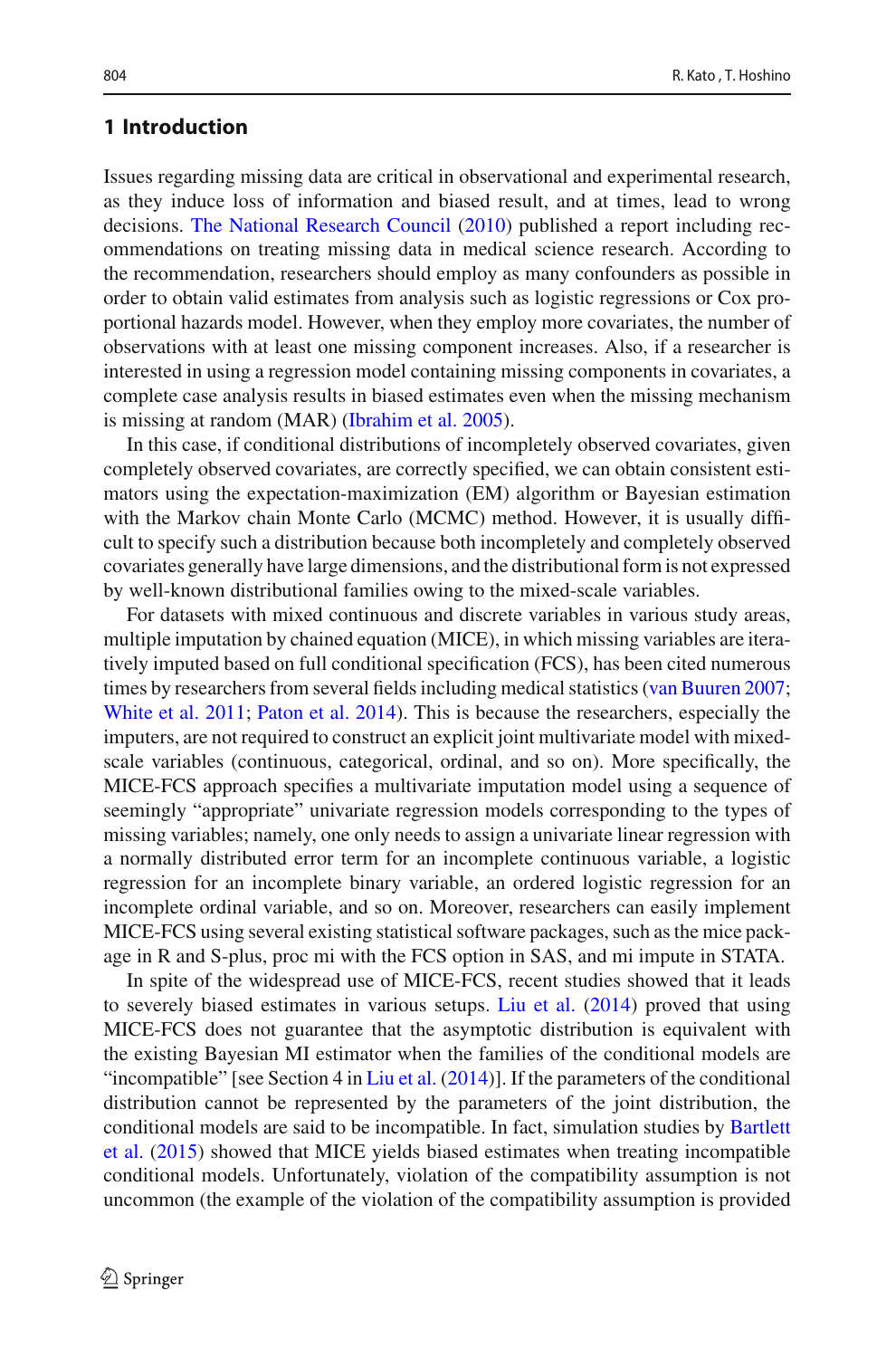in Sect. [2.1\)](#page-5-0). Therefore, although MICE-FCS is simple and convenient to use, it can provide statistically valid estimates in very limited cases.

### <span id="page-2-1"></span>**1.1 Motivating example**

We briefly introduce a motivating example of a real-world dataset in which it is very hard to properly impute the missing components using FCS approach. The data used in this article were obtained from the Alzheimer's Disease Neuroimaging Initiative (ADNI) database (adni.loni.usc.edu). The ADNI was launched in 2003 as a public-private partnership, led by Principal Investigator Michael W. Weiner, MD. The primary goal of ADNI has been to test whether serial magnetic resonance imaging (MRI), positron emission tomography (PET), other biological markers, and clinical and neuropsychological assessment can be combined to measure the progression of mild cognitive impairment (MCI) and early Alzheimer's disease (AD). For up-to-date [information,](#page-21-3) [s](#page-21-3)ee [http://www.adni-info.org.](http://www.adni-info.org)

Jack et al. [\(2010\)](#page-21-3) used data from the ANDI to study baseline predictors that contribute to the progression of AD. Figure [1](#page-2-0) shows the distributions of amyloid β1−42(*ABET A*1−42), tau (total tau protein), and p-tau (phosphorylated tau protein; P-tau181p) of MCI at baseline subjects, and [Jack et al.](#page-21-3) [\(2010](#page-21-3)) show that they are associated with time to conversion to AD. Since the participants were not forced to contribute to the CSF (cerebrospinal fluid) measurement, around 50% of the data for *ABET A*1−42, tau, and p-tau are missing. [Jack et al.](#page-21-3) [\(2010\)](#page-21-3) employed the Cox proportional hazards model, in which the covariates include *ABET A*1−42, tau, and p-tau. The analysis was restricted to 218 samples whose *ABET A*1−<sup>42</sup> were available; nevertheless, the dataset contains approximately 400 subjects. If the researchers try to address the missing components using the MI method, EM algorithm, or Bayesian estimation with the MCMC technique, they must correctly specify the complex joint distribution of the covariates.

Figure [1](#page-2-0) shows that they are not normally distributed and seem to be skewed, following a fat-tailed distribution. Accordingly, specifying the covariate distribution seems



<span id="page-2-0"></span>**Fig. 1** Histograms of observed *ABET A*1−<sup>42</sup> (Amyloid beta 1–42), tau (total tau protein), and p-tau (phosphorylated tau protein). The bold lines represent the kernel densities of the data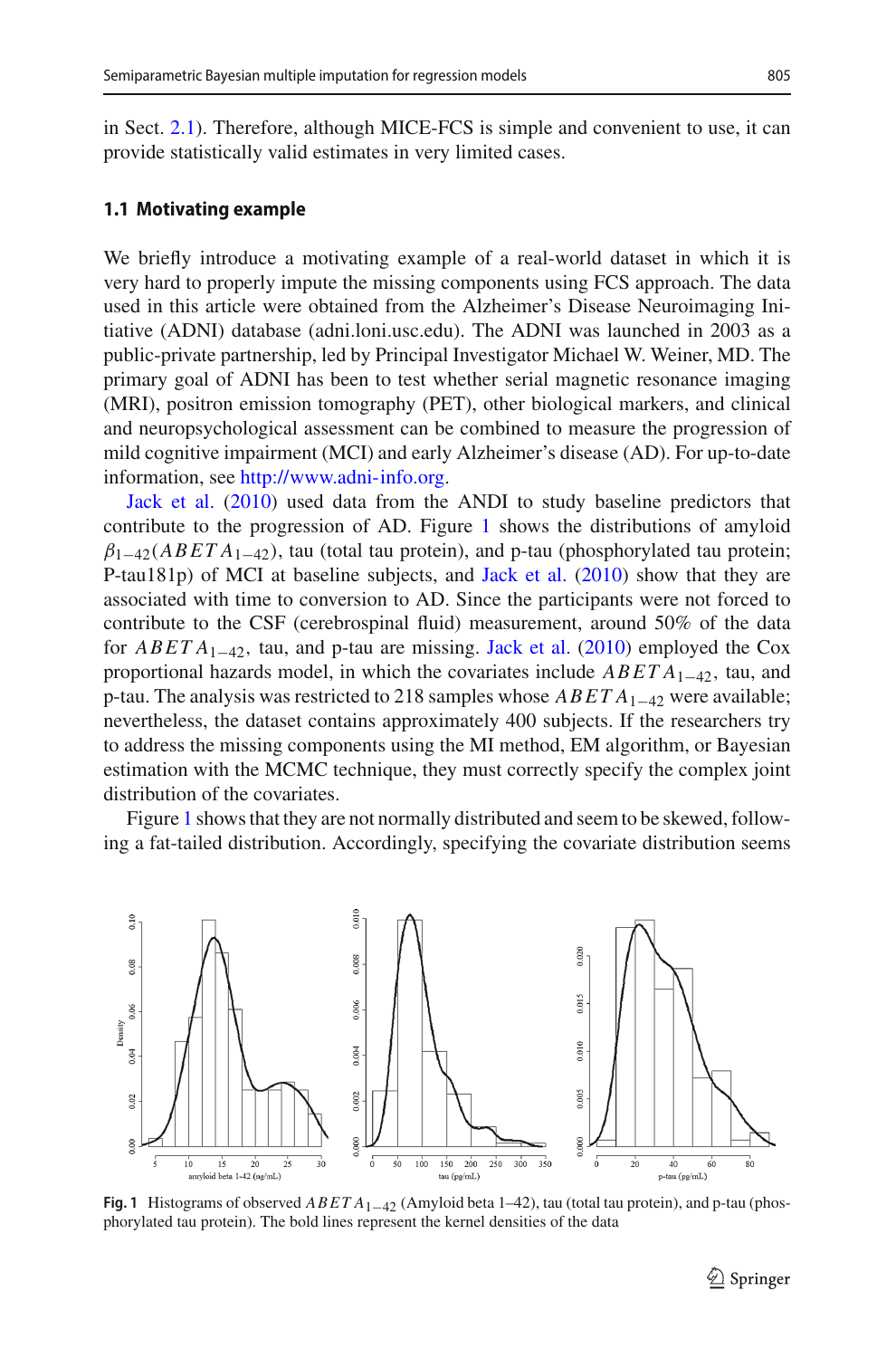to be very difficult in such cases. [Bartlett et al.](#page-21-2) [\(2015\)](#page-21-2) employed the SMC-FCS (substantive model compatible—fully conditional specification) approach to impute the missing covariates and estimated the Cox regression. They added information pertaining to the family history of Alzheimer's patients, namely whether the subject's father and mother had AD or not. However, their results seem to be biased owing to the violation of the model compatibility assumption required by the FCS approaches; several covariates do not follow normal distributions, as seen from Fig. [1.](#page-2-0) Also, more than two binary missing covariates are employed. As shown in Sect. [2,](#page-5-1) the FCS approaches result in biased estimates when missing covariates include two or more binary variables because of the model incompatibility. Therefore, it is evident that the existing FCS approaches should not be applied to these kinds of datasets, which are often found in the real world.

### **1.2 New contribution**

In this paper, we propose a new flexible semiparametric Bayesian framework for MI, which is capable of treating mixed-scale incomplete variables. The model formulation is different from that seen in the existing literature in two ways.

First, we express the full model as the product of the covariate distribution (conditional distribution of incompletely observed covariates given completely observed covariates) and the substantive model (the regression model researchers are interested in). We assume the parametric model to the substantive model since the researchers conducting applied research are generally concerned with the parameters of the functions in the substantive model, which should be built upon the existing theories or the previous literature in the field of study. Examples of the parametric substantive model are the Cox regression and the logistic regression in epidemiological and clinical research. On the other hand, with regard to the covariate distribution, we specify a joint distribution of the missing variables using the probit stick-breaking process mixture (PSBPM) model proposed by [Chung and Dunson](#page-21-4) [\(2009](#page-21-4)), whose model specification is based on the Dirichlet process mixture (DPM) model. [Ibrahim et al.](#page-21-0) [\(2005\)](#page-21-0) also pointed out that one of the caveats of treating missing covariates lies in specifying the parametric model of the covariate distribution. However, it is nearly impossible to correctly prespecify the covariate distribution based on existing theories or some inferences, because the relationships of the missing variable and the complete variables are often "multivariate-to-multivariate," they can be nonlinear relationships, or they may be non-normally distributed. Therefore, we employ the nonparametric Bayesian specification; specifically, we use PSBPM modeling instead of DPM since the stickbreaking weights can vary depending on the predictors. Since our approach does not rely on FCS approach, we do not have to consider the compatibility assumption holding.

Second, we express mixed-scale variables through the transformation of the latent continuous variables for probit modeling. This underlying continuous variables approach is used in the context of the DPM model, as in [Kottas et al.](#page-21-5) [\(2005](#page-21-5)) for ordinal variables; in [Canale and Dunson](#page-21-6) [\(2011\)](#page-21-6) for count variables; and in [Kim and Ratchford](#page-21-7) [\(2013\)](#page-21-7) for ordinal variables. This approach enables us to deal in a straightforward man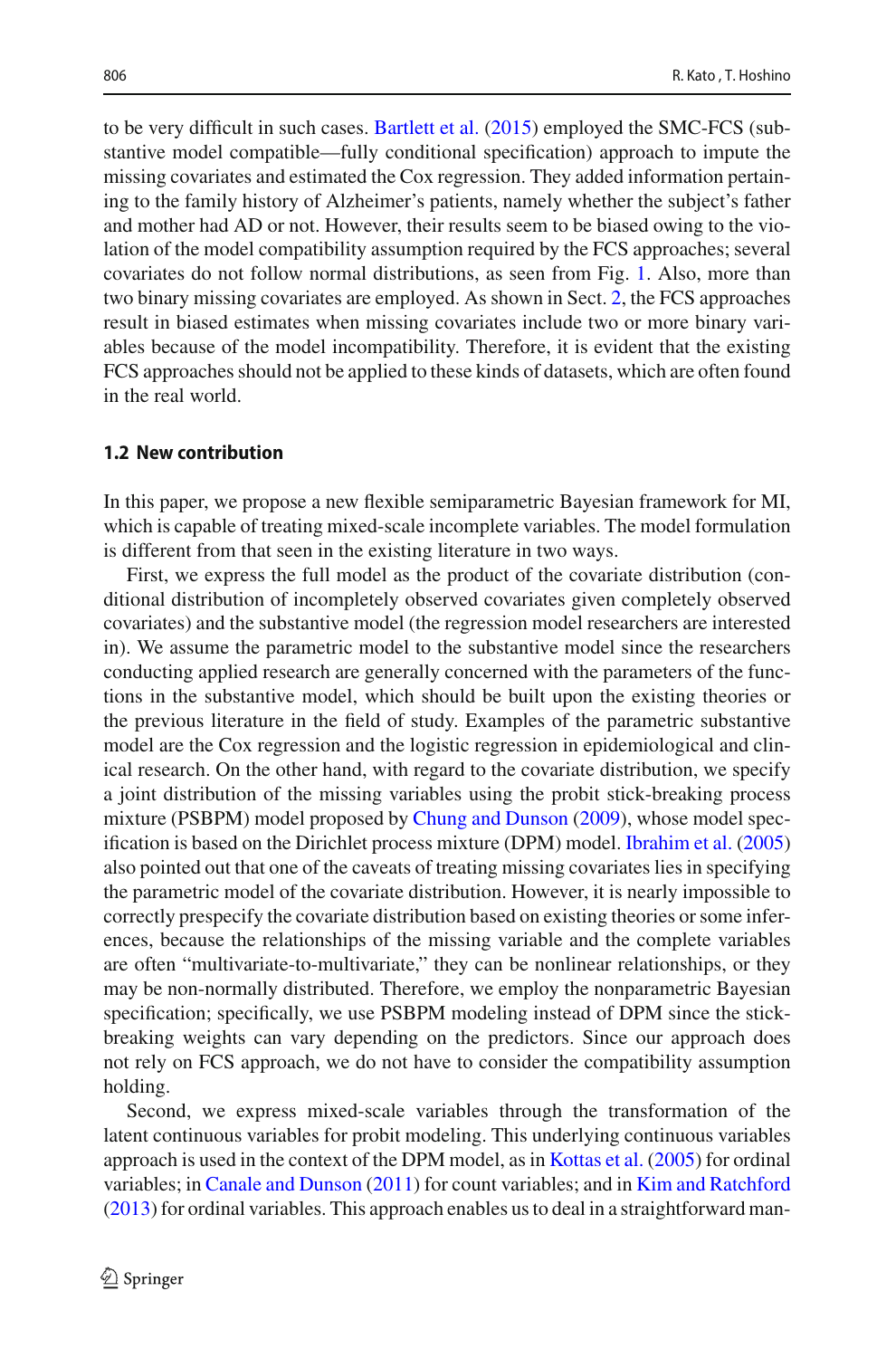ner with many types of variables in the joint covariate distribution without specifying the complicated conditional joint distribution of mixed-scale variables.

Semiparametric model development is also motivated by the previous frequentist [works](#page-22-4) [about](#page-22-4) [semiparametric](#page-22-4) [model](#page-22-4) [for](#page-22-4) [missing](#page-22-4) [variables.](#page-22-4) [For](#page-22-4) [example,](#page-22-4) Robins et al. [\(1995](#page-22-4)) developed semiparametric efficient regression model where conditional distribution of missing covariates can be nonparametric. [Lawless et al.](#page-21-8) [\(1999\)](#page-21-8) proposed semiparametric likelihood-based model when missingness only depends on a stratification in parametric regression model. [Zhang and Rockette](#page-22-5) [\(2006\)](#page-22-5) proposed semiparametric maximum likelihood inference with missing covariates, where while they assume parametric regression model, marginal distribution of the covariates can be nonparametric. These frequentist methods assume the substantive regression model to be parametric, and other distributions, such as missing probability or marginal distribution of covariates, are nonparametric. Good statistical property and usefulness toward the real data of semiparametric model are implied by these studies.

One of the Bayesian-related works to our research is [Murray and Reiter](#page-22-6) [\(2016](#page-22-6)), which developed fully nonparametric multiple imputation methods for mixed-scale variable (hereafter, NP-MI). They consider [Rubin](#page-22-7) [\(1987\)](#page-22-7)'s-type multiple imputation, that is, "two step" procedure of imputation stage and analysis stage with Rubin's rules. Multiple imputation approaches like [Murray and Reiter](#page-22-6) [\(2016\)](#page-22-6) (as well as MICE-FCS) requires strong condition that the analysis model is congenial to the imputation model in order to be proper multiple imputation [\(Meng 1994](#page-22-8)). In addition, proper multiple imputation should satisfy self-efficiency condition to correctly estimate the variance of interested parameter with Rubin's rules. On the contrary, our model incorporates substantive model of interest such as proportional hazard or logistic regression models, and is different from uncongenial multiple imputation. Therefore, we can obtain better estimates even when the regression model of interest is thought to be uncongenial. As [Murray and Reiter](#page-22-6) [\(2016](#page-22-6)) states, theoretically evaluating whether the substantive regression model (analysis model) is congenial to their nonparametric imputation model is generally difficult. However, the simulation studies below, in fact, show that their method resulted in about 2–60 times larger MSE compared with our proposed method even in the case of very simple proportional hazard or logistic regression models.

### **1.3 Organization**

The rest of the paper is organized as follows. In the next section, we propose and formulate a semiparametric Bayesian multiple imputation (SB-MI) algorithm that can overcome the drawbacks of the existing methods. In Sect. [3,](#page-7-0) we describe the model specification, imputation procedure and posterior computation of the proposed model in detail. The simulation studies illustrating the performance of the proposed method compared with the MICE-FCS, SMC-FCS, NP-MI, and missForest approaches are presented in Sect. [4.](#page-13-0) In Sect. [5,](#page-17-0) we apply our proposed method to the real dataset described in the motivating example in Sect. [1.1.](#page-2-1) Section [6](#page-18-0) concludes after providing a short discussion. The detailed descriptions of the simulation design and some additional analysis appear in the Appendix of ESM.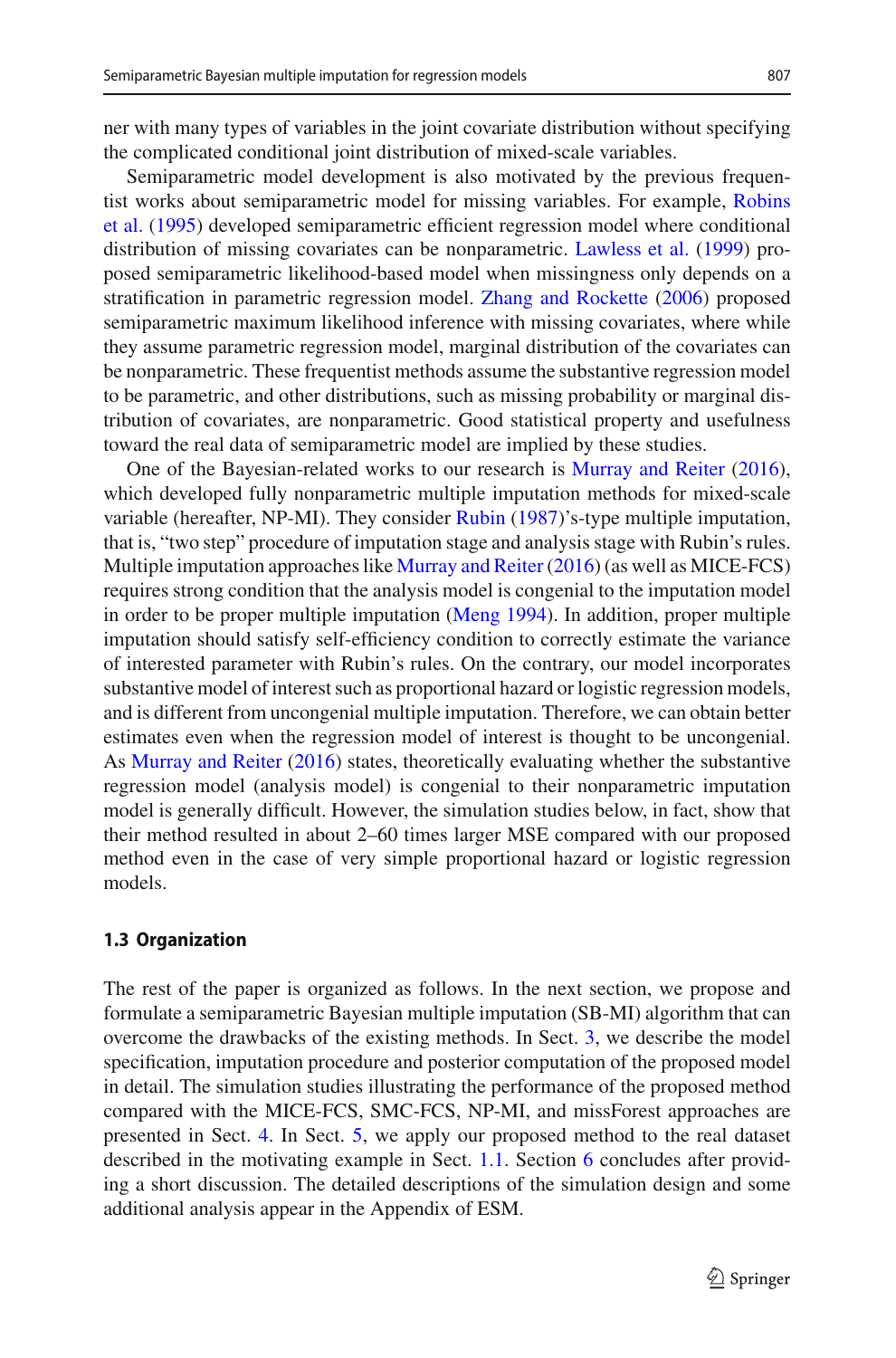# <span id="page-5-1"></span>**2 Model setup**

In this paper, we consider a dataset consisting of  $N$  ( $i = 1, \ldots, N$ ) cases, where the interest of the researchers lies in a model with outcomes  $\mathbf{y}$  :  $j \times 1$ , completely observed covariates **v** :  $p \times 1$ , and incompletely observed covariates **w** :  $q \times 1$ . We consider the case where some components of **y** can be missing. Let **r** be the vector of observation indicators whose element equals 1 if the corresponding element of the dataset is observed and 0 otherwise. Throughout this paper, we consider that the data are MAR. To be more precise, if **y** has missing components, we assume  $p(\mathbf{r}|\mathbf{y}, \mathbf{w}, \mathbf{v}) =$  $p(\mathbf{r}|\mathbf{v})$ . Otherwise if **y** is completely observed,  $p(\mathbf{r}|\mathbf{y}, \mathbf{w}, \mathbf{v}) = p(\mathbf{r}|\mathbf{y}, \mathbf{v})$  is assumed. Additionally, we assume that all the observations are independent and identically distributed.

Let  $\mathbf{\hat{v}}_s$  be the parameter vectors of the substantive model  $p(\mathbf{y}|\mathbf{w}, \mathbf{v}, \mathbf{\hat{v}}_s)$ . Note that the researcher's prime target of inference lies in  $\mathbf{\hat{v}}_s$ , even in the context of missing data analysis. We propose a SB-MI algorithm expressed by the following imputation model as the product of two submodels:

<span id="page-5-2"></span>
$$
p(\mathbf{y}, \mathbf{w} | \mathbf{v}, \boldsymbol{\vartheta}_s, \boldsymbol{\vartheta}_m) = p(\mathbf{y} | \mathbf{w}, \mathbf{v}, \boldsymbol{\vartheta}_s) p(\mathbf{w} | \mathbf{v}, \boldsymbol{\vartheta}_m)
$$
(1)

where  $p(\mathbf{w}|\mathbf{v}, \vartheta_m)$  represents the covariate distribution with parameters of lower interest  $\mathbf{\hat{v}}_m$ , and  $p(\mathbf{y}|\mathbf{w}, \mathbf{v}, \mathbf{\hat{v}}_s)$  represents the substantive model with parameters of higher interest  $\mathbf{\hat{v}}_s$ . We assume the parametric model for the substantive model  $p(\mathbf{y}|\mathbf{w}, \mathbf{v}, \mathbf{\hat{v}}_s)$ since the researchers' concern generally lies in the parameters of the substantive model  $\mathbf{\hat{v}}_s$ . Additionally, the substantive model should be built upon the existing knowledge corresponding to the purpose of the study. Accordingly, the researcher may assume a linear regression with an interaction term, a Cox regression, or a logistic regression for  $p(\mathbf{y}|\mathbf{w}, \mathbf{v}, \boldsymbol{\vartheta}_s)$ . While we assume a parametric structure for the substantive model, we do consider Bayesian nonparametric form rather than a parametric form for the covariate distribution  $p(\mathbf{w}|\mathbf{v}, \boldsymbol{\vartheta}_m)$ , because researchers generally have no interest in  $\mathbf{\hat{v}}_m$  and parametric modeling of a large number of covariates can result in misspecification bias [\(Chib 2007](#page-21-9)). Moreover, we express mixed-scale variables through the transformation of latent continuous variables for probit modeling in order to deal with many types of continuous and discrete variables in the joint covariate distribution in a straightforward manner. This transformation enables us to avoid considering the compatibility assumption, which is required in MICE-FCS or SMC-FCS.

#### <span id="page-5-0"></span>**2.1 Existing method**

In this situation,  $\mathbf{\hat{v}}_s$  can be estimated by the existing MI methodology, EM algorithm, or Bayesian MCMC estimation. For example, MI uses the MCMC approach, and researchers iteratively draw the parameter of the joint model  $\psi$  from  $p(\psi|\mathbf{a})$ , and then draw  $\mathbf{a}^{\text{mis}}$  from  $p(\mathbf{a}^{\text{mis}}|\mathbf{a}^{\text{obs}}, \psi)$  *D* times, where  $\mathbf{a}^{\text{obs}}$  and  $\mathbf{a}^{\text{mis}}$  are the observed and missing subsets of variable in the dataset, respectively. However, as is the case with the maximum likelihood estimation of the EM algorithm or the Bayesian MCMC estimation, it is difficult to correctly specify the joint distribution of all the variables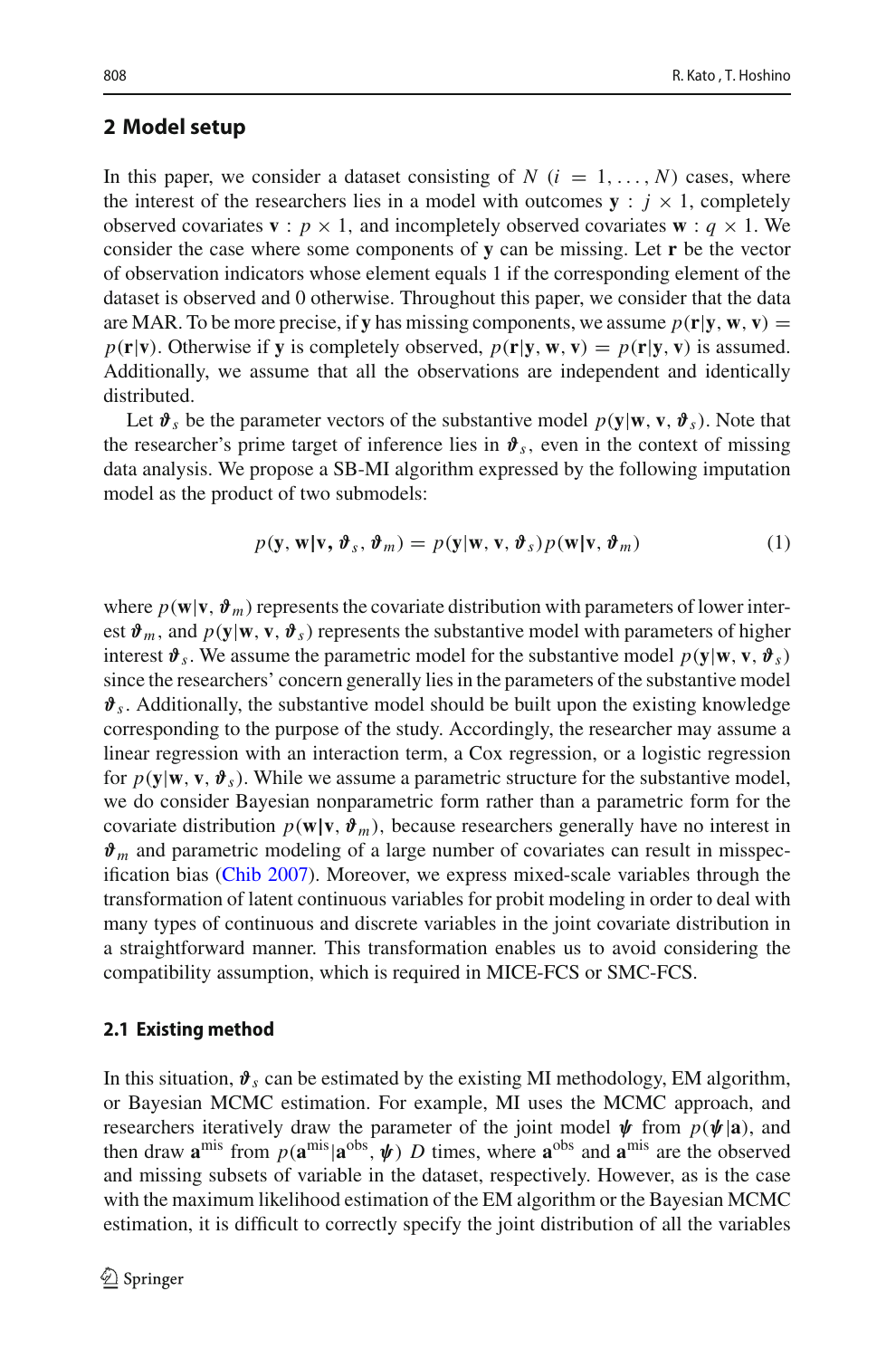The MICE-FCS method has become a more widely used methodology as researchers seek to avoid the difficulty in specifying the conditional joint distribution  $p(\mathbf{a}^{\text{mis}}|\mathbf{a}^{\text{obs}}, \psi)$ . The MICE-FCS approach specifies a multivariate covariate distribution by a sequence of univariate regressions for each missing variable. More specifically, MICE-FCS iterates drawing  $\psi_i$  from  $p(\psi_i|\mathbf{a})$  and  $\mathbf{a}^{\text{mis}}$  from  $p(\mathbf{a}_{j}^{\text{mis}} | \mathbf{a}_{j}^{\text{mis}}, \mathbf{a}^{\text{obs}}, \psi_{j})$  for each  $\mathbf{a}_{j}^{\text{mis}}$ , where  $\mathbf{a}_{-j}$ , denoting the components of  $\mathbf{a}_{j}$  with  $\mathbf{a}_i$  removed. Because of the simplicity of its covariate distribution specification, MICE is popularly used to deal with missing data.

In spite of the widespread use of MICE-FCS due to its convenience, it was recently proved that the asymptotic distribution drawn using MICE-FCS is not equivalent to the existing Bayesian simulation in several settings. [Liu et al.](#page-21-1) [\(2014](#page-21-1)) showed that the MICE-FCS algorithm does not guarantee that the asymptotic distributions are consistent with the existing Bayesian joint model MI estimator when the family of conditional models and their joint distributions are incompatible. According to [Liu et al.](#page-21-1) [\(2014](#page-21-1)), the compatibility assumption is satisfied when a parameter set of conditional models  $f_j(a_j^{\text{mis}} | \mathbf{a}_{-j}^{\text{mis}}, \mathbf{a}^{\text{obs}}, \psi_j)$  is represented by surjective mapping of a collection of the joint model  $p(\mathbf{a}^{\text{mis}}, \mathbf{a}^{\text{obs}} | \psi)$  parameter  $\psi$ , that is,  $g_j(\psi) = \psi_j$ , and hence,  $p(a_j^{\text{mis}} | \mathbf{a}_{-j}^{\text{mis}}, \mathbf{a}^{\text{obs}}, \mathbf{\psi}) = f_j(a_j^{\text{mis}} | \mathbf{a}_{-j}^{\text{mis}}, \mathbf{a}^{\text{obs}}, \mathbf{\psi}_j)$ ; otherwise, they are said to be incompatible. Put simply, compatibility purports that the parameters of the conditional distribution can be expressed by the parameters of the joint distribution of the model. [Liu et al.](#page-21-1) [\(2014\)](#page-21-1) also showed that the MICE-FCS algorithm generates a consistent estimator using Rubin's rules, but the variance of the parameters cannot be applied to Rubin's rules if the family of the conditional models is semicompatible as a special case of incompatibility. On the other hand, if the model is compatible, MICE-FCS is asymptotically equivalent to the existing Bayesian simulation; hence, one can apply Rubin's rule to calculate the mean and variance of the parameters of interest.

In what kinds of cases this compatibility assumption holds? If the all variables in the datasets are consist only of continuous variables that follow an i.i.d. multivariate normal distribution and the conditional models are linear regressions with normally distributed error terms, the conditionals and joint model are compatible, and the estimators of MICE-FCS are applicable to Rubin's rules. If one variable is binary variable and the rest are continuous, one can also apply Rubin's rules to the substantive model described in the form of a linear regression with normally distributed error terms. However, when the researcher is interested in binary outcome modeling with a logistic regression, wherein there exist binary covariates in the datasets, and even if all the other covariates are continuous, the conditionals and substantive model (logistic model specification) are incompatible, and the MICE-FCS estimators are not equivalent to those corresponding to Gibbs sampling. In epidemiological and clinical research, researchers often assume nonlinear models such as the Cox proportional hazards model, regression models with quadratic terms, or regression models with interaction terms. Yet, unfortunately, these are examples of model incompatibility. In addition, the conditionals of MICE-FCS are under the immediate control of the researcher, and hence, the joint distribution is only implicitly known and may not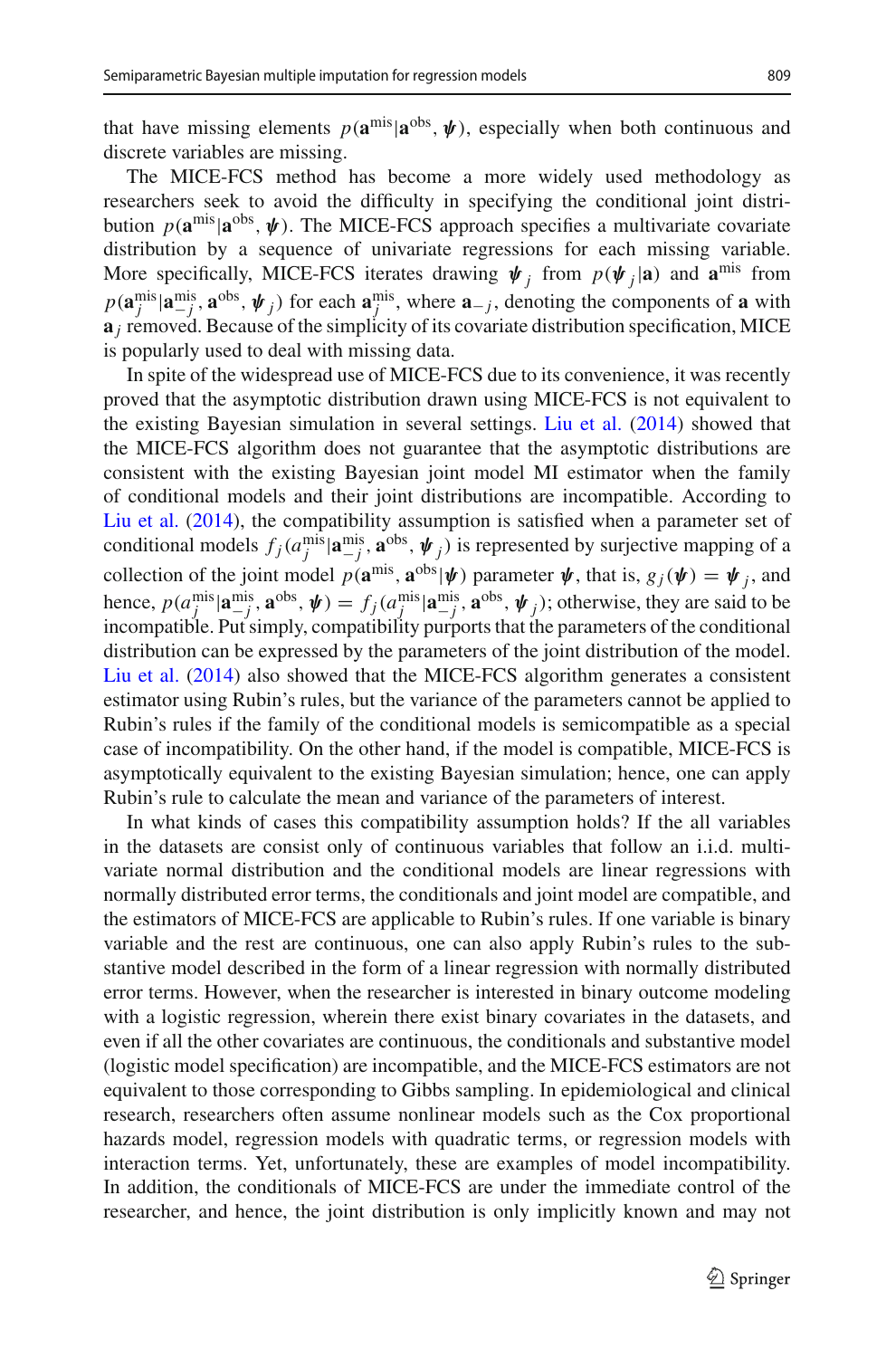exist [\(van Buuren 2012](#page-22-9)). Therefore, although MICE-FCS is simple and convenient, [the](#page-21-2) [estimators](#page-21-2) [ar](#page-21-2)e valid in a very limited number of cases only.

Bartlett et al. [\(2015\)](#page-21-2) recently developed SMC-FCS in order to relax the compatibility assumption, which assigns the imputer compatibility of the joint distribution of covariates only and not all the variables. However, it has hardly solved the problem of the compatibility assumption holding because the number of covariates is generally larger than the outcome variable. For example, if the missing covariates contain two or more binary variables, a parameter set of conditional models cannot be represented by onto mapping of a collection of joint model parameters. Hence, the model compatibility assumption among covariates is violated, and the estimates from the SMC-FCS do not guarantee the consistency. Additionally, if some covariates do not follow a normal or Bernoulli distribution (say, they follow a log-normal distribution or a mixture of normal distributions), the compatibility assumption of joint distribution among covariates required in the SMC-FCS method cannot be generally satisfied, as seen in the motivating example in Sect. [1.1.](#page-2-1)

### <span id="page-7-0"></span>**3 Semiparametric Bayes multiple imputation**

#### **3.1 Semiparametric model formulation**

As stated in Eq. [\(1\)](#page-5-2), we propose a SB-MI algorithm, expressed by imputation model  $p(\mathbf{y}, \mathbf{w}|\mathbf{v})$  as the product of two submodels  $p(\mathbf{y}|\mathbf{w}, \mathbf{v}, \vartheta_s)p(\mathbf{w}|\mathbf{v}, \vartheta_m)$ . Assuming the independence of the priors  $p(\boldsymbol{\vartheta}_m)$  and  $p(\boldsymbol{\vartheta}_s)$ , the posteriors are

$$
p(\boldsymbol{\vartheta}_m, \boldsymbol{\vartheta}_s | y, \mathbf{v}, \mathbf{w}) \propto p(\boldsymbol{\vartheta}_m) p(\boldsymbol{\vartheta}_s) p(\mathbf{y} | \mathbf{w}, \mathbf{v}, \boldsymbol{\vartheta}_s) p(\mathbf{w} | \mathbf{v}, \boldsymbol{\vartheta}_m)
$$

 $\mathbf{\hat{\theta}}_m$  and  $\mathbf{\hat{\theta}}_s$  can be drawn from  $p(\mathbf{\hat{\theta}}_m)p(\mathbf{w}|\mathbf{v}, \mathbf{\hat{\theta}}_m)$  and  $p(\mathbf{\hat{\theta}}_s)p(\mathbf{y}|\mathbf{w}, \mathbf{v}, \mathbf{\hat{\theta}}_s)$ , respectively. Given these parameters, the missing values are drawn from the density proportional to  $p(\mathbf{y}, \mathbf{w}|\mathbf{v})$ .

The specification of the substantive model  $p(y|\mathbf{w}, \mathbf{v}, \vartheta_s)$  varies by the purpose of the analysis and the properties of the outcome **y**. One may specify the linear regression to the continuous outcome or the logistic regression to the discrete outcome. Besides, one must employ specified model forms on  $p(y|\mathbf{w}, \mathbf{v}, \vartheta_s)$ , such as the Cox proportional hazards model or quadratic models. Our proposed methodology, in any case, can properly estimate  $\mathbf{\hat{v}}_s$  even when MICE-FCS or SMC-FCS cannot because of model incompatibility.

### **3.2 Covariate distribution**

On the other hand, we have to specify the complicated covariate distribution  $p(\mathbf{w}|\mathbf{v}, \vartheta_m)$ . Usually, **w** will include continuous and discrete variables. In order to deal with mixed-scale covariates, we employ a transformation of the latent continuous variables for probit modeling. Thus, we rewrite **w** as  $\mathbf{w} = (\mathbf{w}_c, \mathbf{w}_d, \mathbf{w}_n)$  where  $\mathbf{w}_c$ denotes the continuous variable component,  $w_d$  denotes the ordered variable com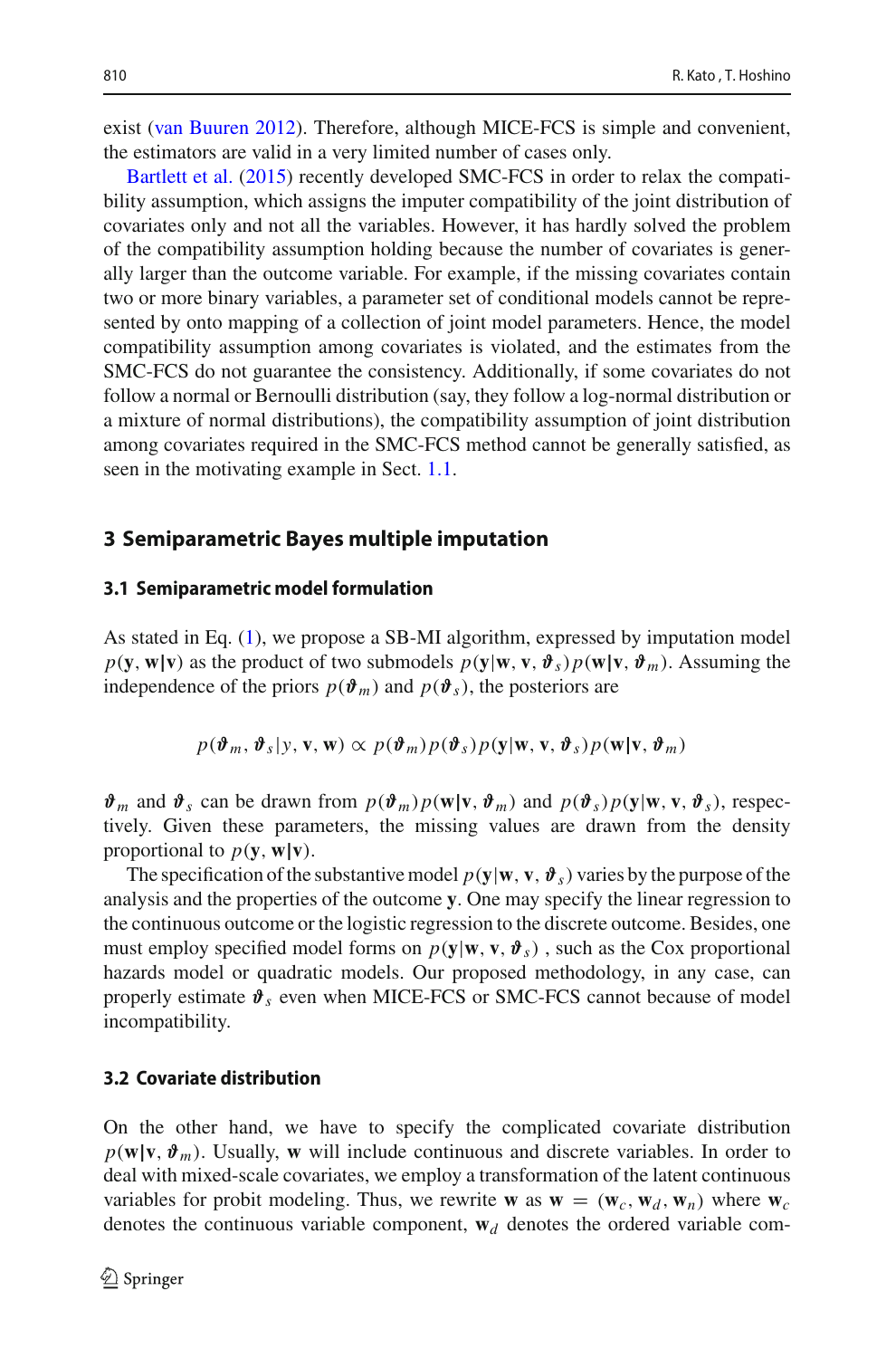ponent with  $Q_d (= 1, \ldots, q_d, \ldots, Q_d)$  orders, and  $w_n$  denotes the nominal variable component with  $Q_n (= 0, \ldots, q_n, \ldots, Q_n)$  choices. To deal with discrete variables simply, we introduce continuous latent variables  $\mathbf{u}_d$  and  $\mathbf{u}_n$  where

$$
w_d = q_d \quad \text{if} \quad \zeta_{q_d-1} < u_d \le \zeta_{q_d}
$$
\n
$$
w_n = \begin{cases} 0 & \text{if} \quad \max(u_n) < 0 \\ q_n & \text{if} \quad \max(u_n) = u_{nq_n} > 0 \end{cases}.
$$

We assume the following structure on the covariate distribution.

$$
\mathbf{w}_i^* = f(\mathbf{v}_i) + \boldsymbol{\eta}_i
$$

with  $\mathbf{w}_i = g(\mathbf{w}_i^*)$ , where *f* is an unknown function,  $\eta_i$  is *q*-dimensional i.i.d. random errors with  $E(\eta_i) = 0$ ,  $\mathbf{w}^* = (\mathbf{w}_c, \mathbf{u}_d, \mathbf{u}_n)$ , and  $g(\cdot)$  represents the function converting the latent continuous variables **w**∗ *<sup>i</sup>* to **w***<sup>i</sup>* . This enables us to deal with many types of continuous and discrete variables in the covariate distribution in a straightforward manner.

More concretely, we employ DPM modeling to represent the covariate distribution. DPM modeling is frequently utilized in applied statistical modeling when researchers intend to avoid making assumptions about parameter distribution within the Bayesian framework. For example, [Hirano](#page-21-10) [\(2002](#page-21-10)) developed autoregressive models with individu[al](#page-22-10) [effects](#page-22-10) [where](#page-22-10) [the](#page-22-10) [disturbances](#page-22-10) [are](#page-22-10) [not](#page-22-10) [restricted](#page-22-10) [to](#page-22-10) [a](#page-22-10) [parametric](#page-22-10) [class.](#page-22-10) Rodriuez et al. [\(2009\)](#page-22-10) used DPM to develop a Bayesian semiparametric approach for functional data analysis. [Kunihama et al.](#page-21-11) [\(2016\)](#page-21-11) developed a nonparametric Bayes model with DPM to incorporate sample survey weights. The theoretical properties of DPM were investigated by [Shen et al.](#page-22-11) [\(2013\)](#page-22-11).

According to [Sethuraman](#page-22-12) [\(1994\)](#page-22-12), the Dirichlet process as a prior for a random distribution *G* can be represented by the stick-breaking process. Let  $\xi_1, \xi_2, \ldots$  be an independent draw from a beta distribution  $Be(1, \gamma)$ . If *G* follows the Dirichlet process prior with concentration parameter  $\gamma$  and base distribution *G*<sub>0</sub>, that is, *G* ∼  $DP(\gamma, G_0)$ , *G* can be represented as

$$
G=\sum_{l=1}^{\infty}\kappa_l\delta_{\theta_l},\quad \theta_l\sim G_0
$$

where  $\kappa_l = \xi_l \prod_{h < l} (1 - \xi_h)$  and  $\delta_\theta$  is a point mass at  $\theta$  [refer to [Walker et al.](#page-22-13) [\(1999\)](#page-22-13) for a detailed description of DPM].

Although DPM is used to flexibly express a variety of parameters or distributions, they are greatly restricted because probability weight κ*l* is a constant [\(Dunson et al.](#page-21-12) [2007\)](#page-21-12). If the stick-breaking weights  $\pi_l$  are constant and independent of predictor  $\mathbf{x}_i$ , as in DPM and other nonparametric Bayesian models, the mean regression structure is reduced to a linear one, namely  $\sum_{i=1}^{\infty} \pi_i \beta_i^T \mathbf{x}_i = \overline{\beta}^T \mathbf{x}_i$ , where  $\overline{\beta} = (\sum_{i=1}^{\infty} \pi_i \beta_i^T)$ . Therefore, in this paper, we apply the PSBPM model proposed by [Chung and Dunson](#page-21-4) [\(2009\)](#page-21-4) since the algorithm allows for greater flexibility through predictor-dependent stick-breaking weights  $\pi_l$  ( $\mathbf{x}_i$ ). In addition, PSBPM results in a conjugate structure, and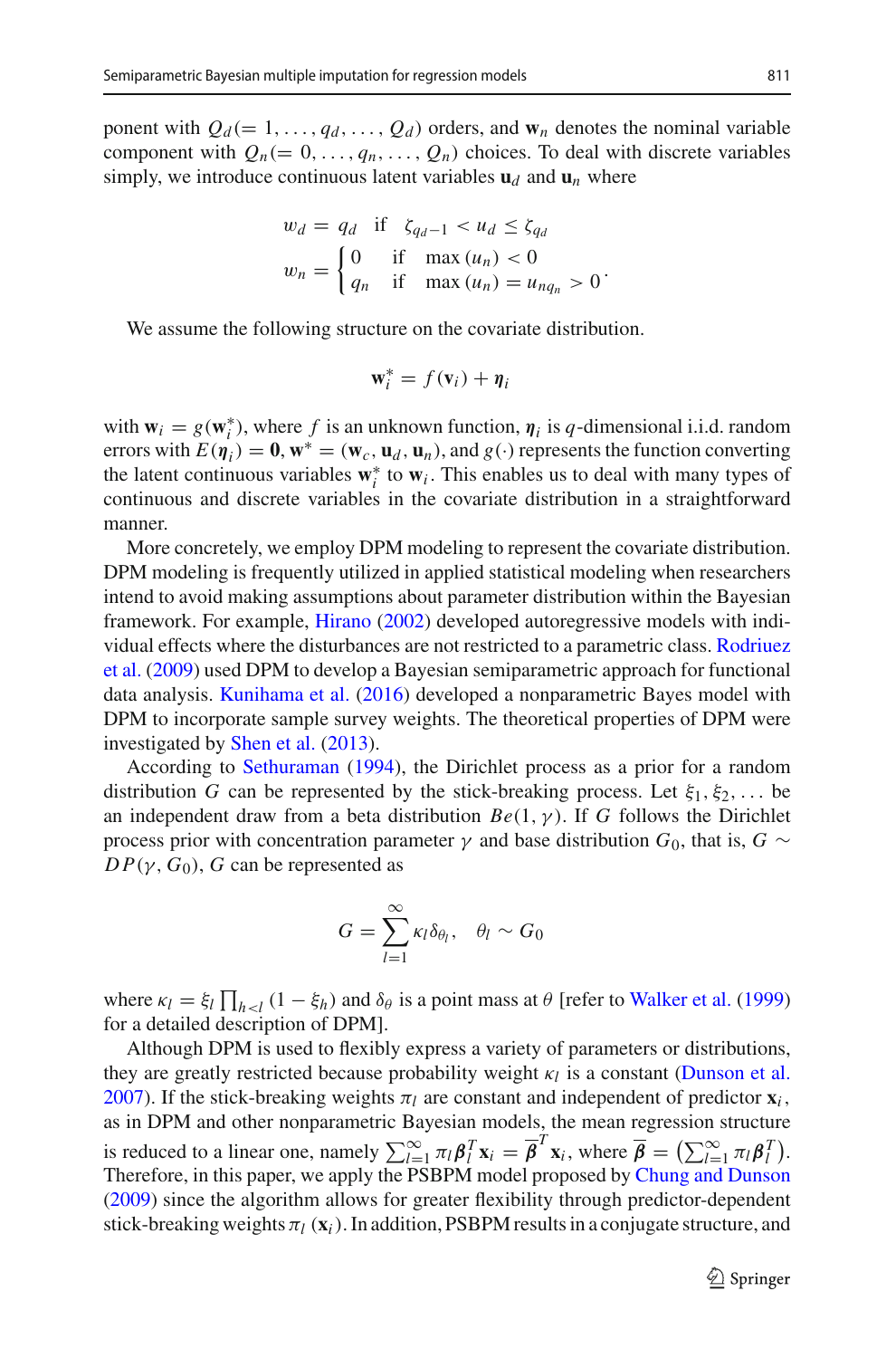hence simpler posterior calculation. The statistical properties of PSBPM are described in [Pati et al.\(2013](#page-22-14)). For example, [Hoshino](#page-21-13) [\(2013](#page-21-13)) proposed a semiparametric Bayesian model for causal inference where the parameters of no interest for researchers are modeled using PSBPM.

We apply PSBPM modeling to the covariate distribution specification. The resulting regression function of **w**∗ on **v** can be represented as

$$
f(\mathbf{w}_i^*|\mathbf{v}_i) = \sum_{l=1}^{\infty} \pi_l(\mathbf{v}) N(\mathbf{\Gamma}_l \mathbf{v}_i, \mathbf{\Phi}_l)
$$

with the probability weights

$$
\pi_l(\mathbf{v}) = \Phi(\xi_l(\mathbf{v})) \prod_{h < l} \left\{ 1 - \Phi(\xi_h(\mathbf{v})) \right\},\,
$$

where  $\Phi(\cdot)$  is the cumulative distribution function of the standard normal distribution. To make the probability weights  $\pi_l(\mathbf{v})$  vary with covariates **v**, we let  $\mathbf{\xi}_l(\mathbf{v}) = \alpha_l + f_l(\mathbf{v})$ ,  $\alpha_l \sim N(\mu_\alpha, 1), \mu_\alpha \sim N(\mu_{\alpha_0}, \sigma_{\alpha_0}^2)$  and we introduce the following regression function as in [Chung and Dunson](#page-21-4) [\(2009](#page-21-4)):

$$
f_l(\mathbf{v}) = -\sum_{k=1}^q \psi_{lk} |v_k - \Omega_{lk}|
$$

with  $\psi_{lk} \sim N(\mu_{\psi_k}, \sigma_{\psi_k}^2) \mathbf{1}_{R^+}, \Omega_{lk} \sim \sum_{m=1}^{M_k} \frac{1}{M_k} \delta_{\Omega_{km}^*}(\Omega_{lk}),$  where  $N(\mu_U, \sigma_U^2) \mathbf{1}_U$ denotes a normal distribution with mean  $\mu_U$  and variance  $\sigma_U^2$  truncated to the set **U** and  $\Omega_{km}^*$  are discrete points over a reasonable range of the *k*-th covariate  $v_k$ .

#### **3.3 Imputation and analysis procedure**

Data imputation and analysis procedures are as follows.

- 1. Impute missing component of **y** and **w** if missing as starting values.
- 2. Assign each case *i* to any class *l* of the Dirichlet mixture.
- 3. Generate  $\mathbf{\hat{v}}_m^{(t)}$  from the posterior distribution based on the likelihood of  $p(\mathbf{w}^{(t-1)}|\mathbf{v}, \boldsymbol{\vartheta}_m)$  calculated on the complete case dataset or pseudo-complete dataset.
- 4. If **w** is missing, generate the missing component of **w** proportional to  $p(\mathbf{y}^{(t-1)}, \mathbf{w} | \mathbf{v}, \boldsymbol{\vartheta}_s^{(t-1)}, \boldsymbol{\vartheta}_m^{(t)}).$
- 5. If **y** is missing, generate the missing component of **y** from  $p(\mathbf{y}|\mathbf{w}^{(t)}, \mathbf{v}, \boldsymbol{\vartheta}_{s}^{(t-1)})$ . case *i* has missingness both on  $\mathbf{w}_i$  and  $\mathbf{y}_i$ , generate  $\mathbf{y}_i$  from  $p(\mathbf{y}|\mathbf{w}^{(t)}, \mathbf{v}, \boldsymbol{\vartheta}_s^{(t-1)})$ , where missing  $\mathbf{w}_i^{(t)}$  is imputed in step 3.
- 6. Given the pseudo-complete dataset, generate  $\mathbf{\hat{v}}_s^{(t)}$  from the posterior distribution based on the likelihood of  $p(\mathbf{y}^{(t)} | \mathbf{w}^{(t)}, \mathbf{v}, \mathbf{\vartheta}_s)$ .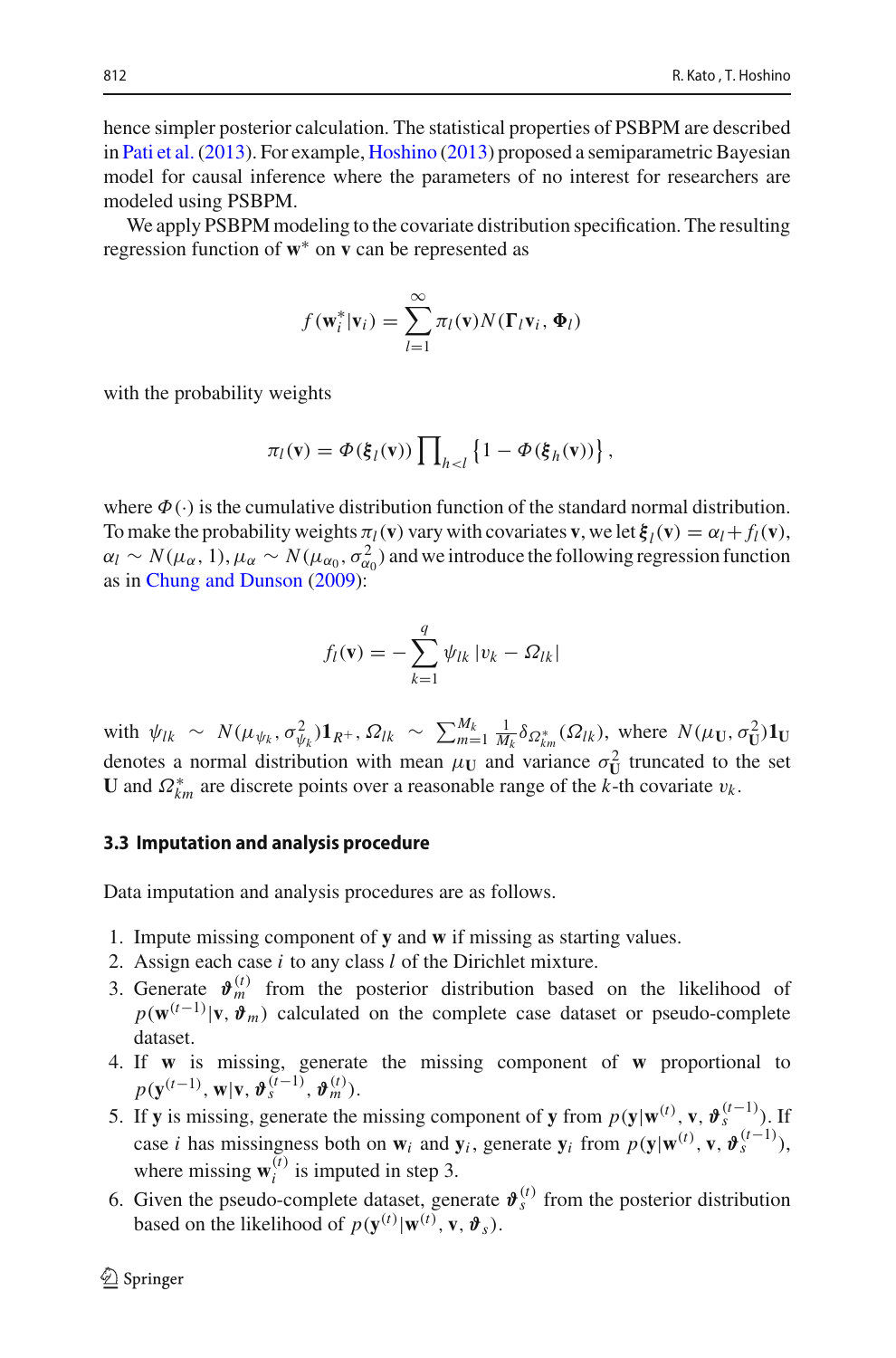The starting values in Step 1 can be imputed based on single imputation such as mean imputation or regression imputation using complete case.

#### **3.4 Posterior computation of the proposed model**

Let  $\mathbf{K}_i$  be the indicator denoting where case *i* belongs, and  $\mathbf{K}_i = l$  if case *i* belongs to class *l*. Recall that  $\mathbf{\hat{v}}_m$  and  $\mathbf{\hat{v}}_s$  are the parameter vectors for the covariate distribution  $p(\mathbf{w}|\mathbf{v})$  and the substantive model  $p(\mathbf{y}|\mathbf{w}, \mathbf{v})$ , respectively. This yields the following hierarchical representation of the finite-dimensional PSBPM model:

$$
\mathbf{y}_i|\mathbf{w}_i, \mathbf{v}_i, \boldsymbol{\vartheta}_s \sim p(\mathbf{y}_i|\mathbf{w}_i, \mathbf{v}_i, \boldsymbol{\vartheta}_s),\n\mathbf{w}_i|\mathbf{v}_i, \boldsymbol{\vartheta}_m, \mathbf{K}_i \sim p(\mathbf{w}_i|\mathbf{v}_i, \boldsymbol{\vartheta}_m, \mathbf{K}_i),\n\mathbf{K}|\boldsymbol{\phi} \sim \sum_{l=1}^{\infty} \pi_l(\mathbf{v}_i|\boldsymbol{\phi}_l)\delta_l(\cdot) (i = 1, ..., N),\n\boldsymbol{\varphi}^* \sim p(\boldsymbol{\varphi}^*|\boldsymbol{\tau}_{\boldsymbol{\varphi}}),\n\boldsymbol{\vartheta}_s \sim p(\boldsymbol{\vartheta}_s|\boldsymbol{\tau}_{\boldsymbol{\vartheta}_s}), \boldsymbol{\vartheta}_m \sim p(\boldsymbol{\vartheta}_m|\boldsymbol{\tau}_{\boldsymbol{\vartheta}_m}),\n\boldsymbol{\tau} \sim p(\boldsymbol{\tau}),
$$

where  $\boldsymbol{\phi}^* = (\alpha_l, \phi_{11}, \dots, \phi_{Lq}, \Omega_{11}, \dots, \Omega_{Lq})$  and  $\boldsymbol{\tau} = (\boldsymbol{\tau}_{\boldsymbol{\phi}}^T, \boldsymbol{\tau}_{\vartheta_s}^T, \boldsymbol{\tau}_{\vartheta_m}^T)^T$ .

The blocked Gibbs sampler [\(Ishwaran and James 2001\)](#page-21-14) is applied to the posterior computation of the PSBPM parameters  $\mathbf{\hat{v}}_m$ . The blocked Gibbs sampler is very similar to the Gibbs sampler except for the assignment of samples to each class. Since we employ PS[BPM](#page-21-4) [modeling,](#page-21-4) [we](#page-21-4) [can](#page-21-4) [directly](#page-21-4) [apply](#page-21-4) [the](#page-21-4) [estimation](#page-21-4) [algorithm](#page-21-4) [of](#page-21-4) Chung and Dunson [\(2009\)](#page-21-4) for the simulation of  $\mathbf{\hat{v}}_m$ . Each case *i* is assigned to one of the *L* classes in the blocked Gibbs sampling, where *L* denotes the maximum number or truncation of classes. As stated above, **w** may include continuous and discrete variables. We employ the transformation of the latent continuous variables **w**∗ for probit modeling through a function *g* such that  $\mathbf{w} = g(\mathbf{w}^*)$ . Given the draw of  $\mathbf{\hat{v}}_m$ , the missing components of **y** and **w** are imputed, and then, the substantive model parameter  $\mathbf{\hat{v}}_s$  is simulated. We obtain the detailed posterior computation using the MCMC estimation as follows.

1. Update  $K_i$   $(i = 1, ..., N)$ 

To assign samples to each class, generate  $K_i$  by  $\sum_{l=1}^{L} \pi_{li} \delta_l(\cdot)$ , where  $\pi_{li}$  is

$$
\pi_{li} = \frac{\pi_l(\mathbf{v}_i) N(\mathbf{\Gamma}_l \mathbf{v}_i, \mathbf{\Phi}_l)}{\sum_{l=1}^L \pi_l(\mathbf{v}_i) N(\mathbf{\Gamma}_l \mathbf{v}_i, \mathbf{\Phi}_l)}
$$

with  $\pi_l(\mathbf{v}_i) = \Phi(\xi_l(\mathbf{v}_i)) \prod_{h \le l} \{1 - \Phi(\xi_h(\mathbf{v}_i))\}.$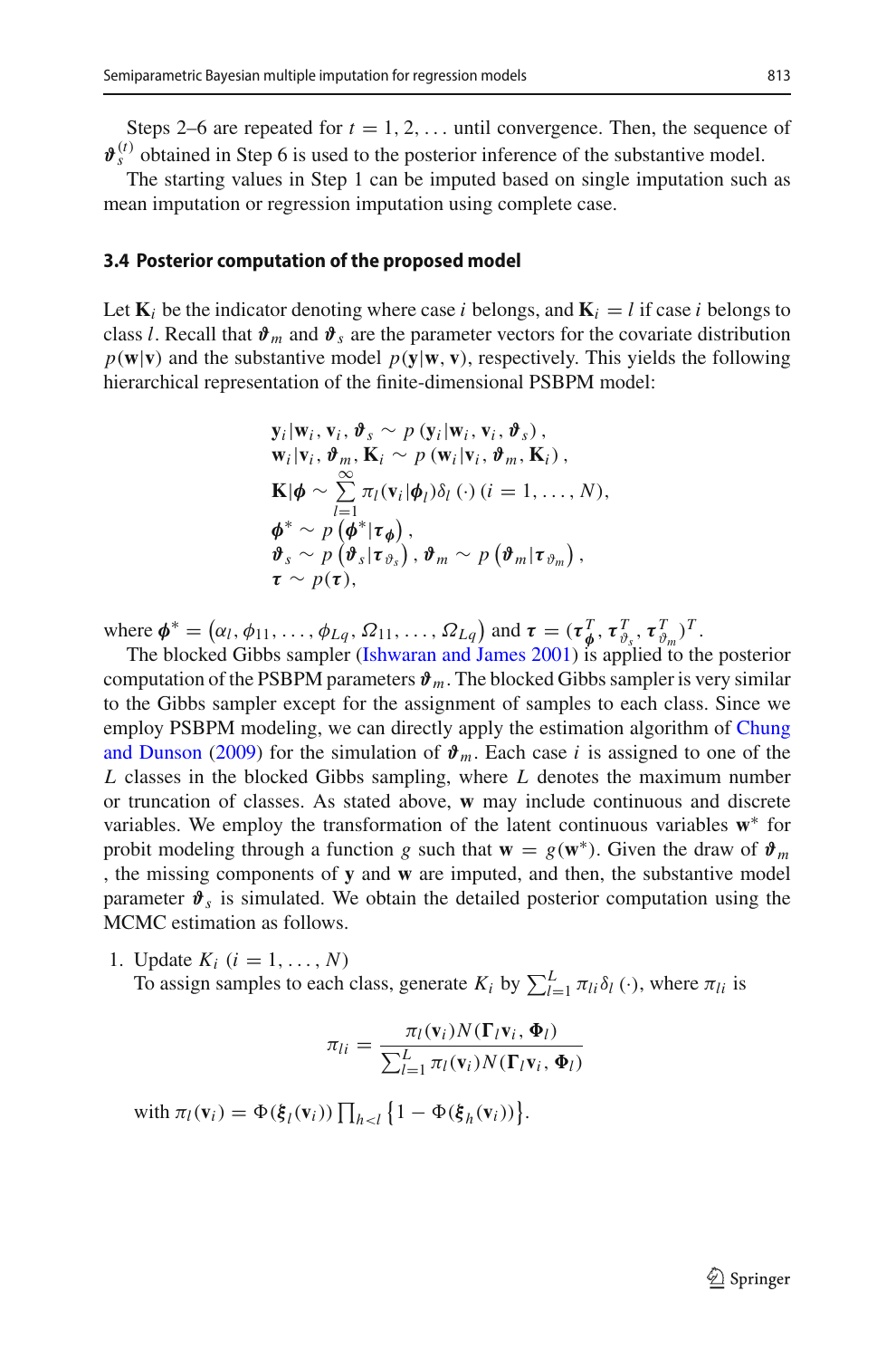2. Update *Z*∗ *il*

We introduce latent variable  $Z_{il}^*$  where  $Z_{il} = \mathbf{1}(Z_{il}^* > 0)$  and

$$
Z_{il}^* \sim \begin{cases} N\left(\alpha_l - \sum_{k=1}^q \psi_{lk} |v_{ik} - \Omega_{lk}|, 1\right) \mathbf{1}_{R^+} & \text{for } l = K_i\\ N\left(\alpha_l - \sum_{k=1}^q \psi_{lk} |v_{ik} - \Omega_{lk}|, 1\right) \mathbf{1}_{R^-} & \text{for } l < K_i. \end{cases}
$$

3. Update  $\alpha_l(l = 1, \ldots, L - 1)$ 

Draw  $\alpha_l$  from the following normal distribution.

$$
\alpha_l \sim N\left(\frac{\sum_{i:K_i\geq l}W_{il}^* + \mu_v}{N_l+1},\frac{1}{N_l+1}\right),\,
$$

where  $N_l = \sum_{i=1}^{N} 1(K_i \ge l)$  and  $W_{il}^* = Z_{il}^* + \sum_{k=1}^{q} \psi_{lk} |v_{ik} - \Omega_{lk}|$ . 4. Update  $\psi_{lk}$  ( $l = 1, ..., L - 1, k = 1, ..., q$ )

Draw  $\psi_{lk}$  from the following left-truncated normal distribution.

$$
\psi_{lk} \sim N \left( \frac{\sigma_{\psi_k}^2 \mu_{\psi_k} + \sum_{i:K_i \geq l} |v_{ik} - \Omega_{lk}| U_{il}^*}{\sigma_{\psi_k}^2 + \sum_{i:K_i \geq l} |v_{ik} - \Omega_{lk}|^2}, \frac{1}{\sigma_{\psi_k}^2 + \sum_{i:K_i \geq l} |v_{ik} - \Omega_{lk}|^2} \right) \mathbf{1}_{R^+},
$$

where  $U_{i1}^{*} = \alpha_l - Z_{i1}^{*} - \sum_{s=1, s \neq k}^{q} \psi_{ls} |v_{is} - \Omega_{ls}|.$ 5. Update  $\Omega_{lk}$  (*l* = 1, ..., *L* − 1, *k* = 1, ..., *q*)

Draw  $\Omega_{lk}$  from the following probability.

$$
\Pr\left(\Omega_{lk} = \Omega_{km}^*\right) \\
= \frac{\frac{1}{M_k} \prod_{i: K_i \geq l} N\left(Z_{il}^*; \alpha_l - \sum_{s=1, s \neq k}^q \psi_{ls} | v_{is} - \Omega_{ls} | - \psi_{lk} | v_{ik} - \Omega_{km}^* |, 1\right)}{\sum_{m=1}^{M_k} \frac{1}{M_k} \prod_{i: K_i \geq l} N\left(Z_{il}^*; \alpha_l - \sum_{s=1, s \neq k}^q \psi_{ls} | v_{is} - \Omega_{ls} | - \psi_{lk} | v_{ik} - \Omega_{km}^* |, 1\right)}.
$$

6. Update  $\mathbf{\hat{v}}_m (= \mathbf{\Gamma}_l, \mathbf{\Phi}_l)$ 

Draw  $\mathbf{\hat{v}}_m (= \mathbf{\Gamma}_l, \mathbf{\Phi}_l)$  from the following multivariate normal and inverted Wishart distribution.

$$
\Gamma_l\vert rest \sim N\left(\text{vec}(\widehat{\boldsymbol{\Gamma}}), \boldsymbol{\Phi}_l \otimes (\mathbf{V}_l^T \mathbf{V}_l)^{-1}\right),
$$
  

$$
\boldsymbol{\Phi}_l\vert rest \sim IW\left(f_0 + N, \mathbf{G}_0^{-1} + (\mathbf{W}_l^* - \mathbf{\Gamma}_l \mathbf{V}_l)^T (\mathbf{W}_l^* - \mathbf{\Gamma}_l \mathbf{V}_l)\right),
$$

where  $\widehat{\mathbf{\Gamma}} = (\mathbf{V}_l^T \mathbf{V}_l)^{-1} \mathbf{V}_l^T \mathbf{W}_l$ ,  $\mathbf{V} = (\mathbf{v}_1^T, \dots, \mathbf{v}_N^T)^T$ ,  $\mathbf{W}^* = (\mathbf{w}_1^*^T, \dots, \mathbf{w}_N^*)^T$ and  $V_l$  and  $W_l^*$  denote the subset of V and  $W^*$  whose case *i* belong to class *l*.  $f_0$ and  $\mathbf{G}_0^{-1}$  denotes the parameter of the prior distribution of  $\mathbf{\Gamma}_l$ ;  $\mathbf{\Gamma}_l \sim IW(f_0, \mathbf{G}_0^{-1})$ .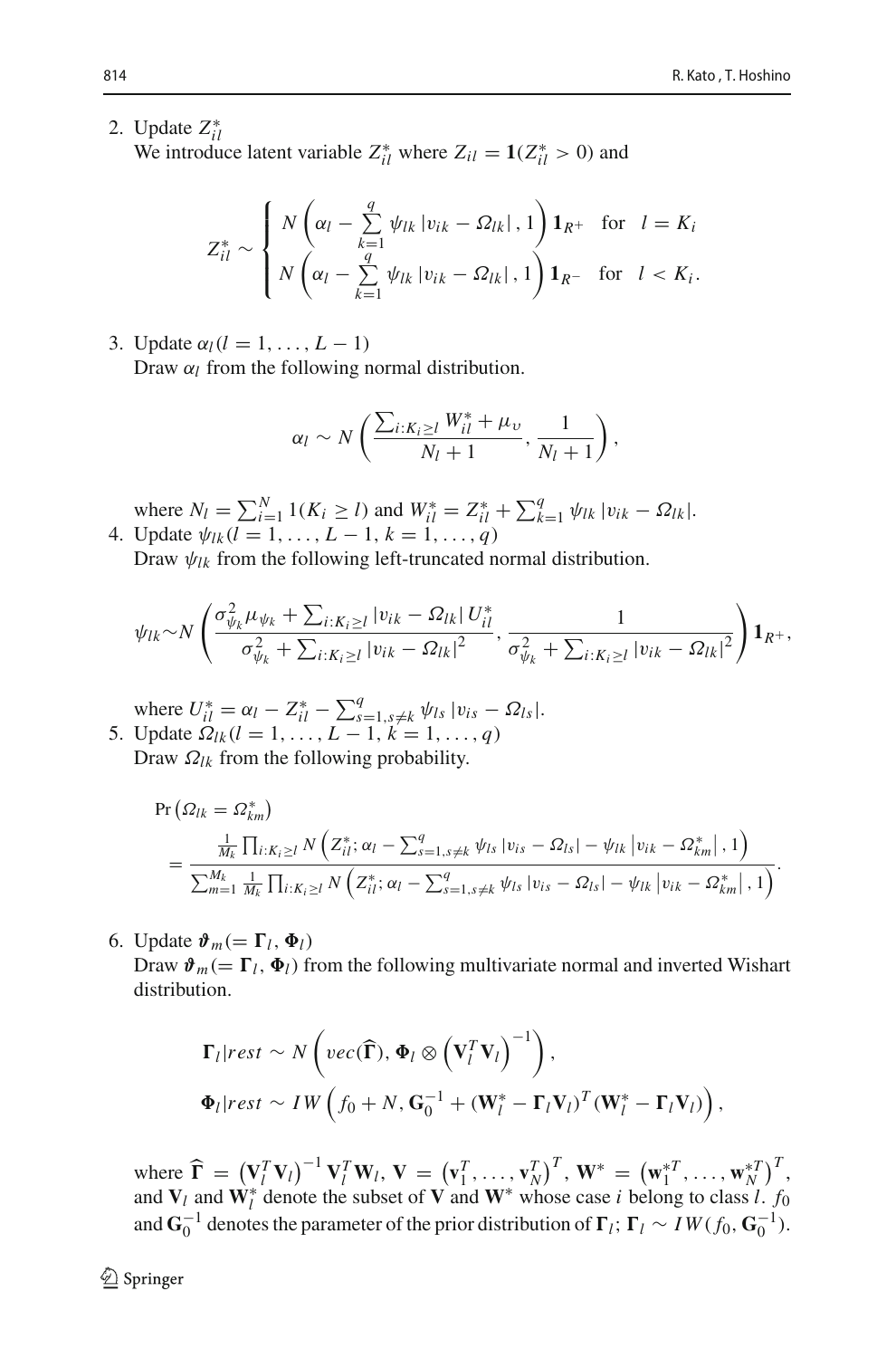7. Update  $\mu_{\alpha}$ 

Draw  $\mu_{\alpha}$  from the following normal distribution

$$
\mu_{\alpha} \sim N\left((L - 1 + \sigma_{\alpha_0}^{-2})^{-1}\left[\sum_{l=1}^{L-1} \alpha_l + \sigma_{\alpha_0}^{-2} \mu_{\alpha_0}\right], (L - 1 + \sigma_{\alpha_0}^{-2})^{-1}\right).
$$

#### 8. Update the missing components

Draw the missing component of **w** from a density proportional to  $p(\mathbf{y}, \mathbf{w} | \mathbf{v}, \vartheta_s, \vartheta_m)$ . Since it is difficult to draw the missing **w**, we employ the Metropolis–Hastings algorithm and use  $p(\mathbf{w}|\mathbf{v}, \boldsymbol{\vartheta}_m)$  as a proposal density in order to draw a candidate of  $w_i$ ,  $w_i^c$ . Note that the candidates are obtained after the transformation  $\mathbf{w} = g(\mathbf{w}^*)$ . We accept the candidates with the following probability:

<span id="page-12-0"></span>
$$
\min\left(\frac{p(\mathbf{y}|\mathbf{w}^c, \mathbf{v}, \boldsymbol{\vartheta}_s)}{p(\mathbf{y}|\mathbf{w}, \mathbf{v}, \boldsymbol{\vartheta}_s)}, 1\right). \tag{2}
$$

If any component of **y** is missing, we draw **y**mis from

$$
p(\mathbf{y}^{\text{mis}}|\mathbf{w}, \mathbf{v}, \boldsymbol{\vartheta}_s)
$$

9. Update *ϑ<sup>s</sup>*

Draw  $\mathbf{\hat{v}}_s$  from the density proportional to

$$
p(\boldsymbol{\vartheta}_s)\prod_{i=1}^N p(\mathbf{y}_i|\mathbf{w}_i,\mathbf{v}_i,\boldsymbol{\vartheta}_s).
$$

For example, if we are interested in inferring the binary logistic regression coefficients, the acceptance probability in Eq. [\(2\)](#page-12-0) can be written as

$$
\min\left(\frac{\left\{\exp(\mathbf{\Gamma}^T\mathbf{x}_i^c)/\left[1+\exp(\mathbf{\Gamma}^T\mathbf{x}_i^c)\right]\right\}^{y_i}\left\{1/\left[1+\exp(\mathbf{\Gamma}^T\mathbf{x}_i^c)\right]\right\}^{1-y_i}}{\left\{\exp(\mathbf{\Gamma}^T\mathbf{x}_i)/\left[1+\exp(\mathbf{\Gamma}^T\mathbf{x}_i)\right]\right\}^{y_i}\left\{1/\left[1+\exp(\mathbf{\Gamma}^T\mathbf{x}_i)\right]\right\}^{1-y_i}}, 1\right)}
$$

where  $\Gamma$  is a vector of coefficients,  $\mathbf{x}_i = (\mathbf{w}_i^T, \mathbf{v}_i^T)^T$ , and  $\mathbf{x}_i^c$  is the vector  $\mathbf{x}_i$  whose missing components are replaced by the candidate value.

In addition to the above steps, if any **w** is ordered variable, cutting points  $\zeta_{d}$  must be estim[ated.](#page-21-15) [We](#page-21-15) [can](#page-21-15) [employ](#page-21-15) [Bayesian-ordered](#page-21-15) [probit](#page-21-15) [MCMC](#page-21-15) [method](#page-21-15) [such](#page-21-15) [as](#page-21-15) Albert and Chib [\(1993\)](#page-21-15) or [Albert and Chib](#page-21-16) [\(2001\)](#page-21-16) before Step 8. Furthermore, we have to make some restriction on  $\Phi_l$  when **w** includes categorical variables. The diagonal elements of  $\Phi_l$  corresponding to  $u_d$  and one of  $u_{nq_n}$  (e.g.,  $u_{nq_N}$ ) are restricted to be 1. We can employ many kinds of methods to generate  $\Phi_l$  such as [McCulloch and Rossi](#page-22-15) [\(1994\)](#page-22-15) or [Zhang et al.](#page-22-16) [\(2008\)](#page-22-16).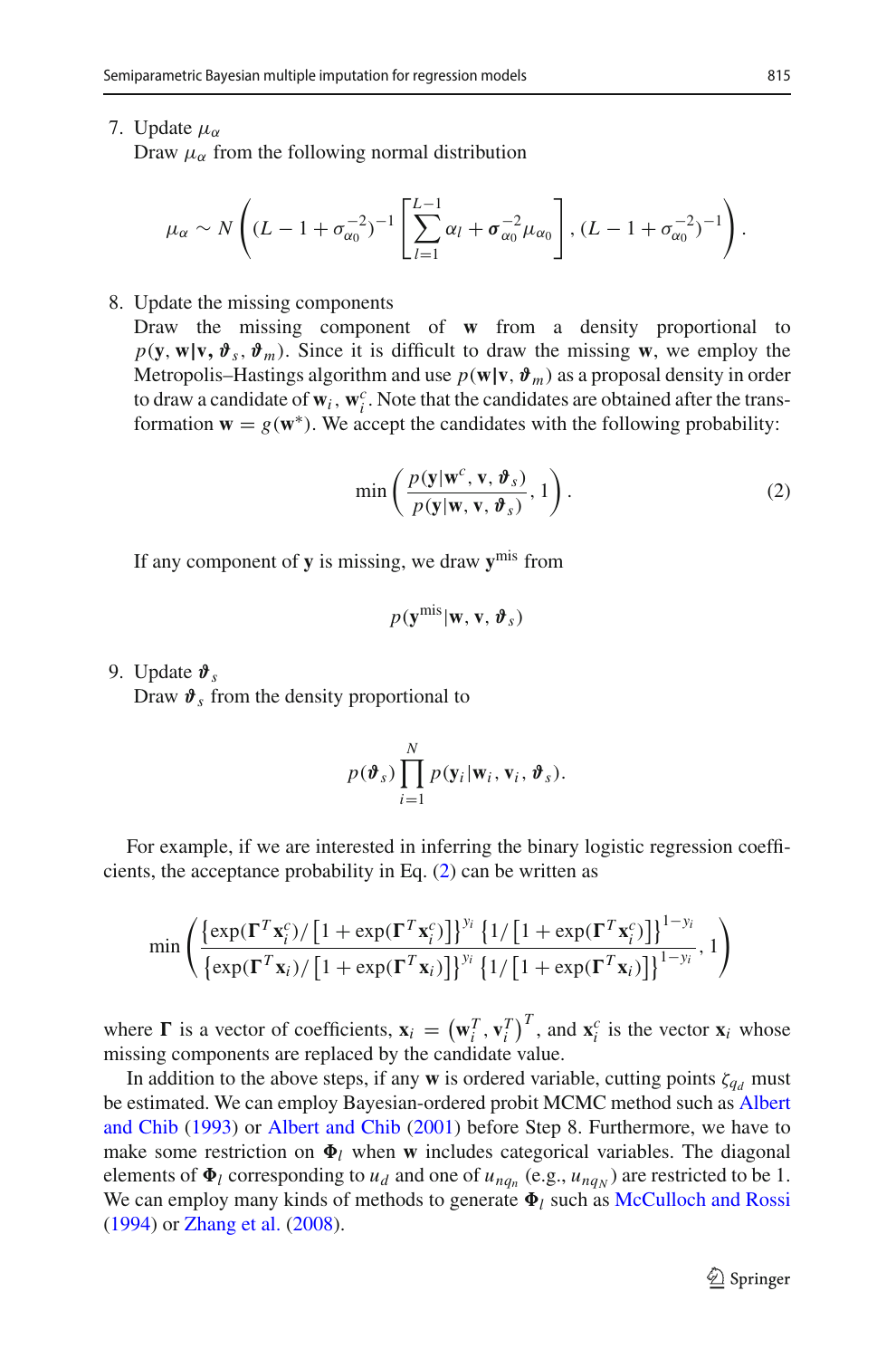## <span id="page-13-0"></span>**4 Simulation study**

We conduct the following four simulation studies in order to illustrate the performance of the proposed method when MICE-FCS cannot draw from a Bayesian joint model: (i) linear regression with a quadratic term, (ii) linear regression with an interaction term, (iii) proportional hazards model with a binary covariate, and (iv) logistic regression with a binary covariate. Through the simulation study, we consider the case  $N = 400$ , and 30% of the incomplete covariates are set to be missing. We generate the missing values based on  $p(\mathbf{r}|\mathbf{y}, \mathbf{w}, \mathbf{v}) = p(\mathbf{r}|\mathbf{y})$ . We compare the following imputation methods with SB-MI: MICE-FCS, SMC-FCS, NP-MI, and missForest. [Stekhoven and Buhlmann](#page-22-17) [\(2012\)](#page-22-17) proposed the missForest algorithm, which imputes missing values from the random forest predictors and they are reported to provide lower imputation errors than the FCS method [\(Liao et al. 2014;](#page-21-17) [Waljee et al. 2013](#page-22-18)). The detailed simulation design, results, and detailed discussion appear in Appendix of ESM.

This section summarizes the results of simulation study (*i*v). We specify the substantive model of the logistic function as follows:

$$
logit(y = 1) = \Gamma_0 + \Gamma_1 w_1 + \Gamma_2 w_2 + \Gamma_3 v
$$

with  $\Gamma_0 = 1$ ,  $\Gamma_1 = 2$ ,  $\Gamma_2 = -2$ , and  $\Gamma_3 = 3$ . In this simulation, we consider three scenarios where the missing covariates follow (*a*) a multivariate normal distribution, (*b*) a multivariate log-normal distribution, and (*c*) a multivariate normal mixture distribution. We consider a case where one of the incompletely observed covariates  $w_1$ is binary, where  $w_{i,1} = 1$  if the latent variable, which is simulated based on the above three process,  $w_{i,1}^* > 0$  and  $w_{i,1} = 0$  if the latent variable  $w_{i,1}^* \leq 0$ . The detailed data generating process is described in Appendix of ESM.

Table [1](#page-14-0) describes the results of the simulation, including the empirical mean, standard deviation, the coverage of nominal 95% confidence intervals (CIs) of the estimate, and the mean squared error (MSE) from the true value of  $\Gamma$ . The last row for each scenario shows each sum of the MSE ratio for MICE-FCS. With Scenario (*a*), namely the normally distributed covariates, SB-MI gives the most accurate estimates, with an empirical CI coverage of approximately 0.95. However, MICE-FCS, SMC-FCS, NP-MI, and missForest result in biased estimates, and their CI coverage are also considerably poor. With Scenario (*b*), namely the log-normally distributed missing covariates, MICE-FCS and SMC-FCS continue to be biased with incorrect empirical CI coverage. missForest provides relatively good estimates in terms of MSE, but, once again, the CIs are poor. SB-MI gives relatively correct estimates, with the CI coverage closer to 0.95 compared with MICE-FCS, SMC-FCS, NP-MI, and missForest. In Scenario (*c*), namely the mixture of normally distributed covariates, MICE-FCS, SMC-FCS, NP-MI, and missForest once again result in biased estimates, and end with poor empirical CI coverage for some  $\Gamma$ s. On the other hand, MSE of SB-MI provides the best result among the three, and the CI coverage are very close to  $0.95$  for all  $\Gamma$ s. For all three scenarios, MICE-FCS and NP-MI provide very similar and biased results since both are thought to be uncongenial multiple imputation method.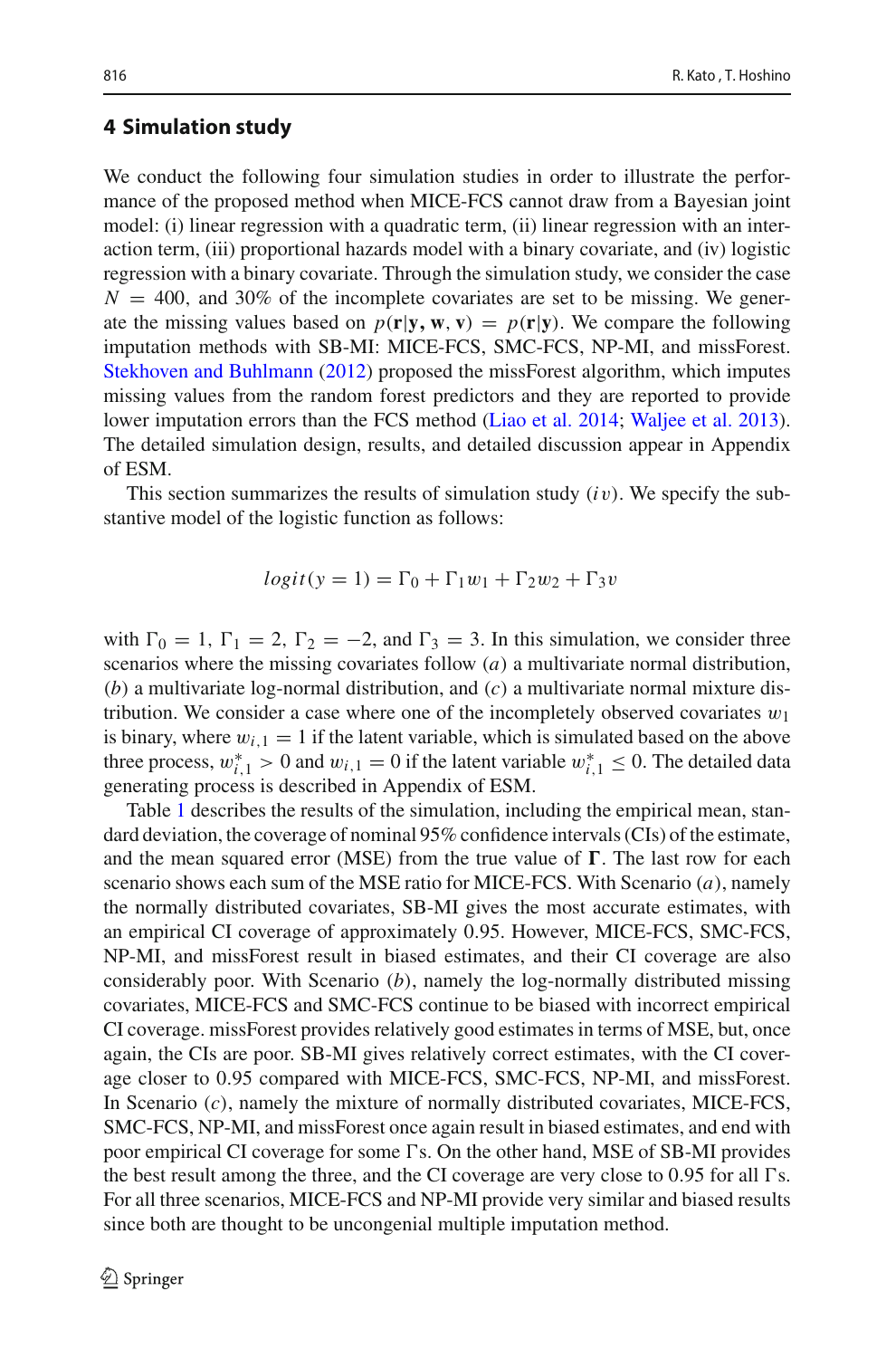<span id="page-14-0"></span>

| Table 1 Empirical mean, standard deviation, coverage of nominal 95% CIs, and mean squared error of the estimates, and sum of MSE Ratio of MICE-FCS basis from 1000<br>simulations are described |               |         |       |            |           |         |           |            |          |                        |           |       |
|-------------------------------------------------------------------------------------------------------------------------------------------------------------------------------------------------|---------------|---------|-------|------------|-----------|---------|-----------|------------|----------|------------------------|-----------|-------|
| True                                                                                                                                                                                            | Complete case |         |       |            | MICE-FCS  |         |           |            | SMC-FCS  |                        |           |       |
|                                                                                                                                                                                                 | Mean          | (GS)    | Cov   | <b>MSE</b> | Mean      | (SD)    | $\rm Cov$ | <b>MSE</b> | Mean     | (SD)                   | $\rm Cov$ | MSE   |
| (a) Normal                                                                                                                                                                                      |               |         |       |            |           |         |           |            |          |                        |           |       |
| $\Gamma_0 = 1$                                                                                                                                                                                  |               | (0.286) | 0.950 | 0.086      | 0.767     | (0.257) | 0.830     | 0.313      | 0.721    | (0.260)                | 0.793     | 0.243 |
| $\Gamma_1 = 2$                                                                                                                                                                                  | 2.058         | (0.517) | 0.955 | 0.283      | 1.929     | (0.485) | 0.959     | 0.286      | 2.180    | (0.502)                | 0.943     | 0.300 |
| $\Gamma_2 = -$                                                                                                                                                                                  | $-2.081$      | (0.391) | 0.946 | 0.165      | $-1.944$  | (0.355) | 0.960     | 0.212      | $-2.161$ | (0.368)                | 0.944     | 0.169 |
| $\Gamma_3=3$                                                                                                                                                                                    | 3.127         | (0.500) | 0.952 | 0.265      | 3.118     | (0.412) | 0.979     | 0.254      | 3.388    | (0.443)                | 0.911     | 0.365 |
| MSE ratio                                                                                                                                                                                       | 0.750         |         |       |            | 1.000     |         |           |            | 1.011    |                        |           |       |
| (b) Log-normal                                                                                                                                                                                  |               |         |       |            |           |         |           |            |          |                        |           |       |
| $\Gamma_0 = 1$                                                                                                                                                                                  | 1.026         | (0.312) | 0.950 | 0.098      | 0.554     | (0.302) | 0.673     | 0.492      | 0.873    | (0.309)                | 0.917     | 0.259 |
| $\Gamma_1 = 2$                                                                                                                                                                                  | 2.055         | (0.401) | 0.954 | $0.167\,$  | 1.748     | (0.385) | 0.885     | 0.350      | 2.195    | (0.397)                | 0.960     | 0.293 |
| $\Gamma_2 =$                                                                                                                                                                                    | $-2.056$      | (0.297) | 0.952 | 0.091      | $-1.706$  | (0.276) | 0.774     | 0.275      | $-2.190$ | (0.287)                | 0.928     | 0.297 |
| $\Gamma_3=3$                                                                                                                                                                                    | 3.090         | (0.386) | 0.947 | 0.157      | 2.794     | (0.353) | 0.896     | 0.264      | 3.356    | (0.370)                | 0.913     | 0.414 |
| MSE ratio                                                                                                                                                                                       | 0.371         |         |       |            | 1.000     |         |           |            | 0.914    |                        |           |       |
| (c) Mixture of normals                                                                                                                                                                          |               |         |       |            |           |         |           |            |          |                        |           |       |
| $\Gamma_0 = 1$                                                                                                                                                                                  | 1.035         | (0.487) | 0.951 | 0.254      | $0.805\,$ | (0.324) | 0.884     | 0.281      | 1.021    |                        | 0.942     | 0.251 |
| $\overline{L}$                                                                                                                                                                                  | 2.143         | (0.886) | 0.935 | 0.915      | 2.143     | (0.582) | 0.962     | 0.395      | 1.983    | $(0.471)$<br>$(0.851)$ | 0.943     | 0.794 |
| $\Gamma_2 = -2$                                                                                                                                                                                 | $-2.105$      | (0.404) | 0.947 | 0.192      | $-2.125$  | (0.396) | 0.969     | 0.266      | $-2.137$ | (0.380)                | 0.912     | 0.181 |
| $\Gamma_3=3$                                                                                                                                                                                    | 3.151         | (0.515) | 0.950 | 0.312      | 3.379     | (0.451) | 0.934     | 0.329      | 3.388    | (0.465)                | 0.890     | 0.398 |
| MSE ratio                                                                                                                                                                                       | 1.318         |         |       |            | 1.000     |         |           |            | 1.279    |                        |           |       |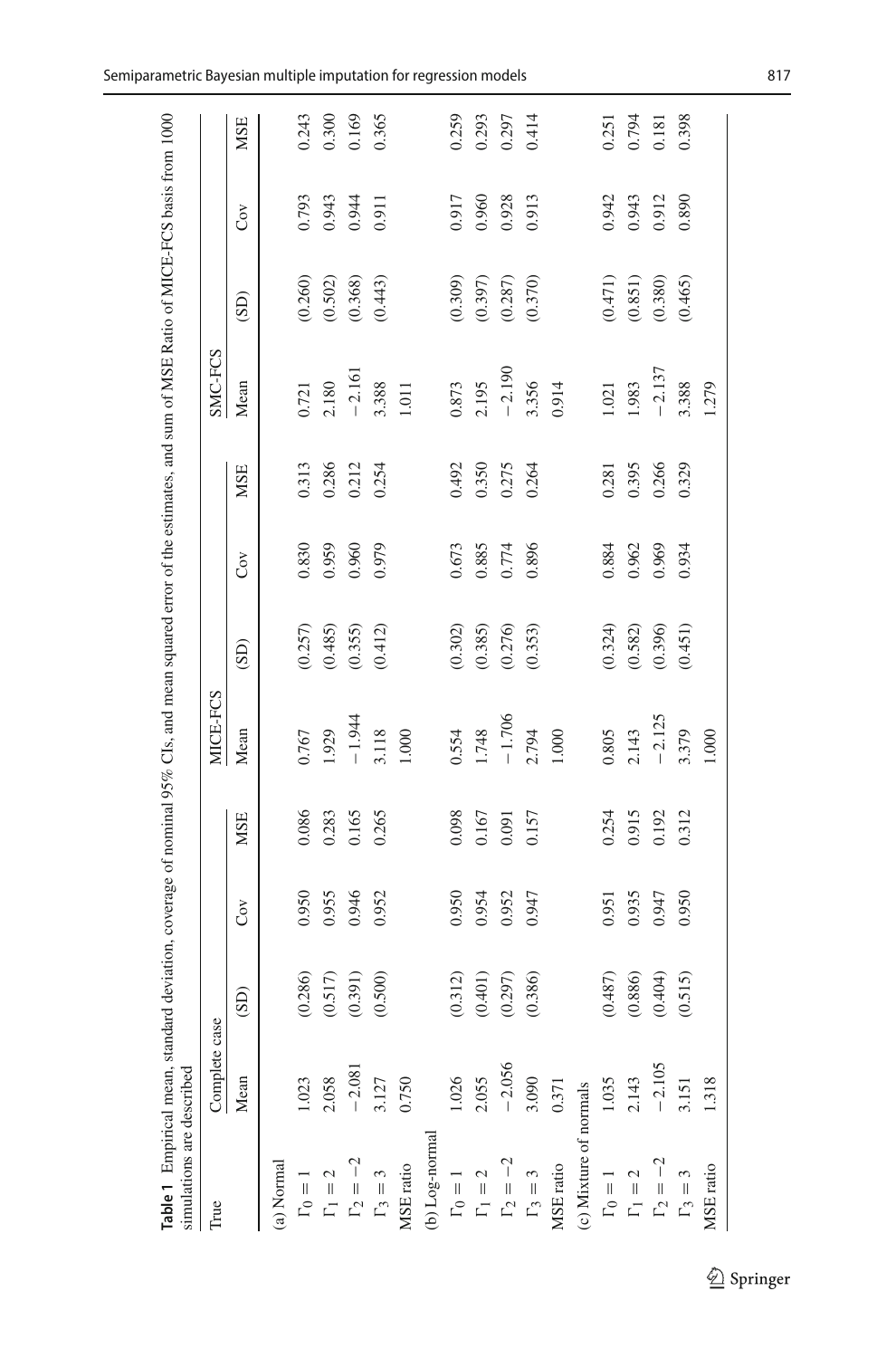| Table 1 continued                                       |          |         |       |            |                                                                                                                                                                                                                                                                                                               |         |       |            |              |         |       |            |
|---------------------------------------------------------|----------|---------|-------|------------|---------------------------------------------------------------------------------------------------------------------------------------------------------------------------------------------------------------------------------------------------------------------------------------------------------------|---------|-------|------------|--------------|---------|-------|------------|
| True                                                    | NP-MI    |         |       |            | missForest                                                                                                                                                                                                                                                                                                    |         |       |            | <b>IN-8S</b> |         |       |            |
|                                                         | Mean     | (SD)    | Čον   | <b>MSE</b> | Mean                                                                                                                                                                                                                                                                                                          | (SD)    | Čον   | <b>MSE</b> | Mean         | (SD)    | Ğν    | <b>MSE</b> |
| (a) Normal                                              |          |         |       |            |                                                                                                                                                                                                                                                                                                               |         |       |            |              |         |       |            |
| $\Gamma_0=1$                                            |          | (0.260) | 0.827 | 0.127      | 0.600                                                                                                                                                                                                                                                                                                         | (0.240) | 0.582 | 0.235      | 1.027        | (0.223) | 0.966 | 0.053      |
| $\Gamma_1 = 2$                                          | 1.938    | (0.493) | 0.957 | 0.227      | 2.529                                                                                                                                                                                                                                                                                                         | (0.449) | 0.694 | 0.664      | 1.965        | (0.414) | 0.945 | 0.066      |
| $\Gamma_2 = -2$                                         | $-1.991$ | (0.365) | 0.968 | 0.124      | $-2.452$                                                                                                                                                                                                                                                                                                      | (0.349) | 0.681 | 0.413      | $-1.989$     | (0.294) | 0.941 | 0.056      |
| $\Gamma_3=3$                                            | 3.193    | (0.426) | 0.959 | 0.210      | 3.542                                                                                                                                                                                                                                                                                                         | (0.410) | 0.718 | 0.530      | 2.985        | (0.353) | 0.935 | 0.078      |
| <b>ASE</b> ratio                                        | 0.645    |         |       |            | 1.728                                                                                                                                                                                                                                                                                                         |         |       |            | 0.237        |         |       |            |
| (b) Log-normal                                          |          |         |       |            |                                                                                                                                                                                                                                                                                                               |         |       |            |              |         |       |            |
| $\Gamma_0=1$                                            | 0.782    | (0.339) | 0.912 | 0.144      | 070                                                                                                                                                                                                                                                                                                           | (0.299) | 0.930 | 0.105      | 1.024        | (0.259) | 0.964 | 0.062      |
| $\Gamma_1=2$                                            | 1.825    | (0.408) | 0.943 | 0.174      | 2.224                                                                                                                                                                                                                                                                                                         | (0.376) | 0.890 | 0.218      | 1.980        | (0.341) | 0.961 | 0.065      |
| $\Gamma_2=-2$                                           | $-1.900$ | (0.342) | 0.953 | 0.091      | $-2.268$                                                                                                                                                                                                                                                                                                      | (0.276) | 0.844 | 0.156      | $-2.006$     | (0.228) | 0.962 | 0.066      |
| $\Gamma_3=3$                                            | 2.855    | (0.384) | 0.939 | 0.147      | 3.194                                                                                                                                                                                                                                                                                                         | (0.345) | 0.909 | 0.167      | 3.019        | (0.302) | 0.940 | 0.081      |
| <b>MSE</b> ratio                                        | 0.403    |         |       |            | 0.467                                                                                                                                                                                                                                                                                                         |         |       |            | 0.198        |         |       |            |
| c) Mixture of normals                                   |          |         |       |            |                                                                                                                                                                                                                                                                                                               |         |       |            |              |         |       |            |
| $\Gamma_0 = 1$                                          | 0.767    | (0.323) | 0.888 | 0.155      | 0.681                                                                                                                                                                                                                                                                                                         | (0.442) | 0.863 | 0.326      | 1.023        | (0.235) | 0.943 | 0.046      |
| $\Gamma_1=2$                                            | 2.221    | (0.595) | 0.956 | 0.399      | 2.675                                                                                                                                                                                                                                                                                                         | (0.826) | 0.857 | 1.319      | 1.978        | (0.439) | 0.955 | 0.082      |
| $\Gamma_2=-2$                                           | $-2.118$ | (0.415) | 0.964 | 0.175      | $-2.384$                                                                                                                                                                                                                                                                                                      | (0.357) | 0.793 | 0.321      | $-1.989$     | (0.299) | 0.956 | 0.069      |
| $\Gamma_3=3$                                            | 3.323    | (0.465) | 0.940 | 0.307      | 3.393                                                                                                                                                                                                                                                                                                         | (0.431) | 0.852 | 0.393      | 2.997        | (0.354) | 0.947 | 0.067      |
| MSE ratio                                               | 0.816    |         |       |            | 1.859                                                                                                                                                                                                                                                                                                         |         |       |            | 0.208        |         |       |            |
| CC, complete case analysis; MI<br>imputation (Proposed) |          |         |       |            | random forest approach for missing value prediction; SMC-FCS, substantive model compatible-fully conditional specification; SB-MI, semiparametric Bayesian multiple<br>CE-FCS, multiple imputation by chained equation-fully conditional specification; NP-MI, nonparametric multiple imputation; missForest, |         |       |            |              |         |       |            |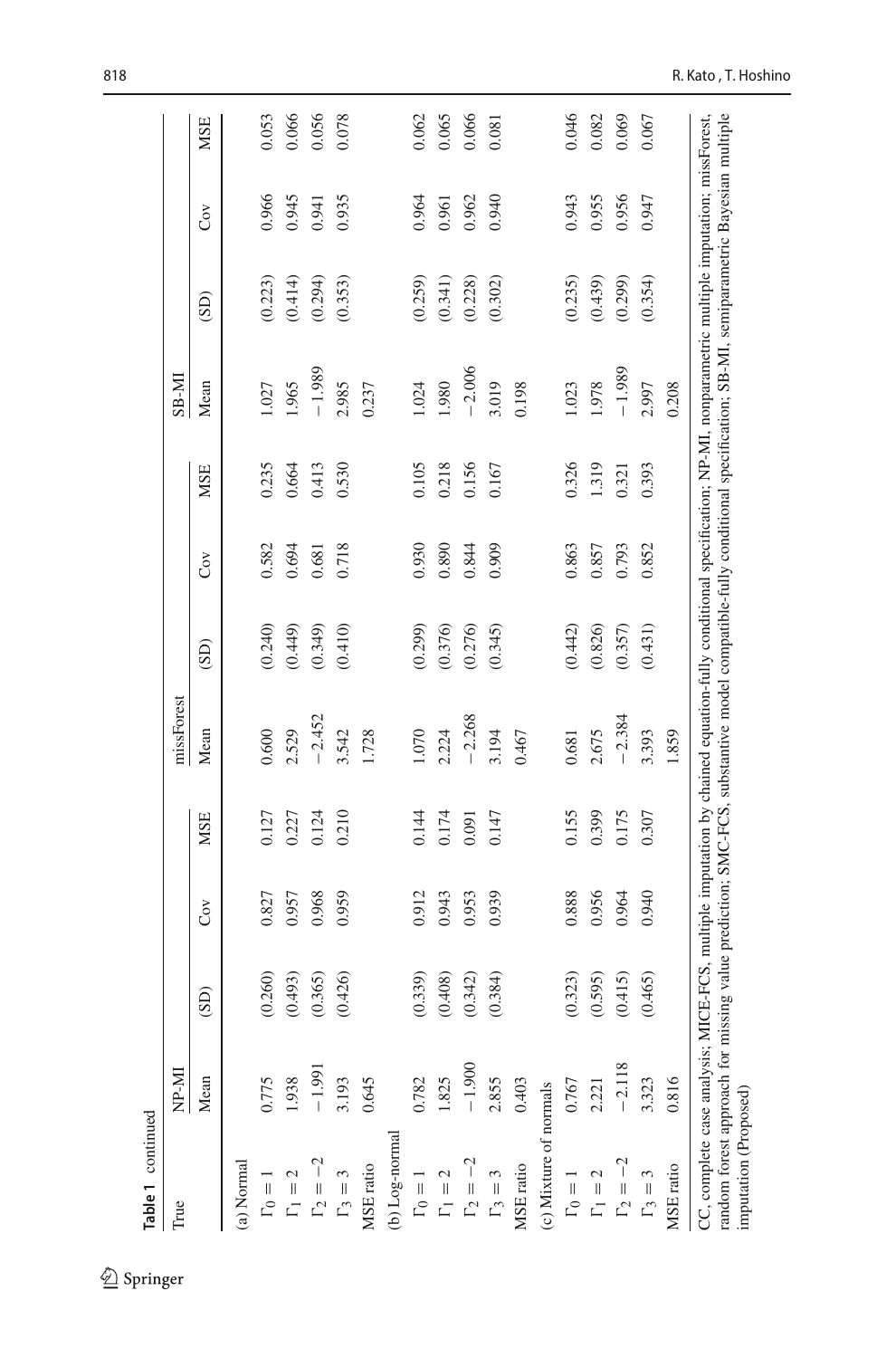

<span id="page-16-0"></span>**Fig. 2** The thinner lines with markers and the thicker lines correspond to the left vertical axis (MSE) and the right vertical axis (Cov), respectively. The solid, dashed, and dotted lines represent the results of the following scenarios, respectively: (*a*) multivariate normal distribution, (*b*) multivariate log-normal distribution, and (*c*) multivariate normal mixture distribution. CC, complete case analysis; MICE-FCS, multiple imputation by chained equation—fully conditional specification; SMC-FCS, substantive model compatible—fully conditional specification; SB-MI, semiparametric Bayes multiple imputation (proposed method)

Figure [2](#page-16-0) compares the results of MSE and the coverage of nominal 95% CIs. We observe that the proposed method gives the smallest MSE and the best coverage.

For the other three simulations, the summarized main results are as follows. First, in terms of the MSE, the proposed method gives estimates equivalent to those found with SMC-FCS when the latter gives consistent estimates, but MICE-FCS results in biased estimates because of the violation of the model compatibility assumption. NP-MI also gives biased results which are very similar to MICE-FCS. This indicates that nonparametric imputation stage is uncongenial to the analysis models that we assumed. The coverage of nominal 95% CIs for the proposed method is very close to that of SMC-FCS. Note that missForest shows unbiased estimates in some situations, but produces underestimated standard deviations, and hence, poor CIs. This indicates that missForest is occasionally good at inferring unbiased estimates, but it should not be applied in fields such as medical or epidemiological research, where the results of statistical significance (or hypothesis testing) are crucial.

Second, the proposed method shows smaller MSEs when the model compatibility assumptions of FCS approaches (MICE-FCS and SMC-FCS) are not satisfied. Our simulation study includes the missing covariate that follows a log-normal or mixture of normal distribution. Although MICE-FCS and SMC-FCS result in larger MSEs in these simulation settings, our proposed method gives considerably smaller MSEs. Even in these situations, the coverage of the CIs is better compared to that under the imputation methods. NP-MI (as well as MICE-FCS) also provides very large MSE compared with the proposed since the analysis model such as simple proportional hazards model is thought to be uncongenial to the imputation model.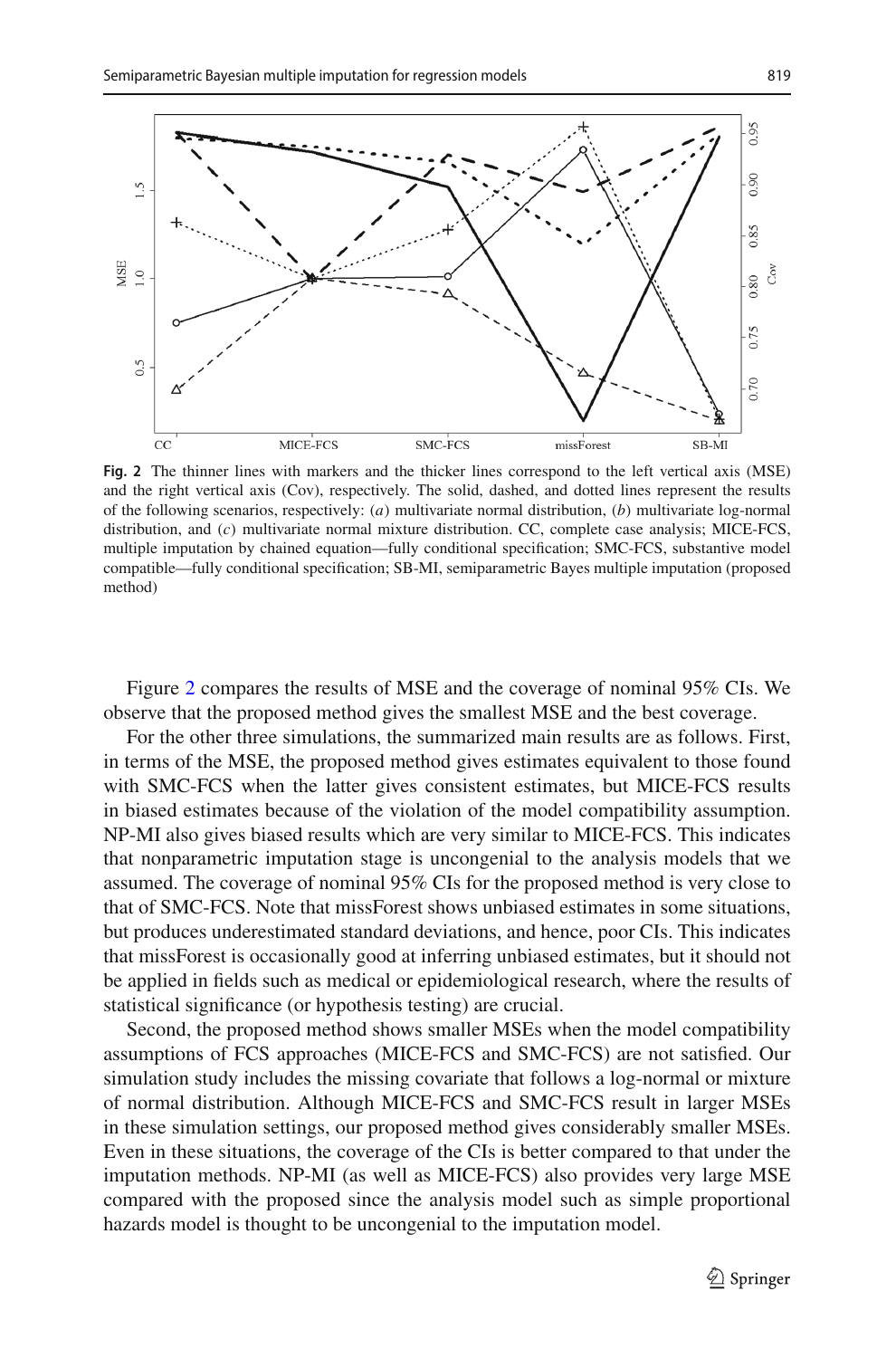These results indicate that the proposed method can deal with more complicated covariate distributions that the researcher cannot prespecify. Therefore, these results suggest that SB-MI approach is very practical for treating missing datasets in the real world.

## <span id="page-17-0"></span>**5 Real data analysis**

In this section, we apply our proposed algorithm to the real dataset with missing components. The data used in this implementation are sourced from the ADNI dataset described in the motivating example in Sect. [1.1.](#page-2-1) The substantive model in this example is the Cox proportional hazards model, which helps us study the time to conversion to AD. The samples comprise 382 observations of MCI in baseline subjects who had at least one follow-up after the first diagnosis. Of these subjects, 167 participants converted to AD during the data period. The dataset contains missing covariates *ABET A*1−42, the square of *ABET A*1−42, tau, p-tau, the dummy variable of whether or not the subject's mother had AD, and the dummy variable of whether or not the subject's father had AD. The dataset also contains the completely observed dummy variable APOE4, which equals 1 if the subject has the APOE4 gene, and 0 otherwise. [Jack et al.](#page-21-3) [\(2010](#page-21-3)) found evidence that *ABET A*1−<sup>42</sup> is positively associated, p-tau is positively associated after controlling the effect of tau, and APOE4 is positively associated with the hazard of converting to AD. [Bartlett et al.](#page-21-2) [\(2015](#page-21-2)) showed that contrary to expectations, "mother had AD" and "father had AD" are negatively associated with the hazard of converting to AD. We should note that *ABET A*1−<sup>42</sup> of 190 observations, tau of 193 observations, p-tau of 189 observations, "mother had ADll of 77 observations, and "father had AD" of 93 observations are missing.

We employ a gamma process prior to the cumulative baseline hazard proposed by [Kalbfleisch](#page-21-18) [\(1978\)](#page-21-18), namely  $H_0 \sim GP(c_0H^*, c_0)$ . We specify the hyperparameters to be  $c_0 = 0.01$ , and  $H^*$  follows an exponential distribution with parameter  $\lambda$ . Note that [Kalbfleisch](#page-21-18) [\(1978](#page-21-18)) and [Sinha et al.](#page-22-19) [\(2003](#page-22-19)) showed that the estimates from the gamma process prior to the cumulative baseline hazard are equivalent to the non-Bayesian estimates based on Cox's partial likelihood [\(Cox 1975\)](#page-21-19) when  $c_0 \rightarrow 0$  [see [Chen et al.](#page-21-20) [\(2006\)](#page-21-20) for a detailed description of the MCMC method for a Bayesian Cox regression]. We draw 25,000 MCMC iterations after 25,000 burn-in phases. We confirmed the convergence using a diagnostic proposed by [Geweke](#page-21-21) [\(1992](#page-21-21)).

Table [2](#page-19-0) shows the results of the coefficients estimated using the Cox proportional hazards model. A positive coefficient indicates that the variable is associated with hazard of the subject converting to AD. We compare these results with those obtained using the other imputation methods, namely MICE-FCS, SMC-FCS, NP-MI, and missForest. Note that the results of MICE-FCS and SMC-FCS can be biased because the model compatibility assumption is violated, as noted in Sect. [2.](#page-5-1) NP-MI, as well as MICE-FCS, can also be biased due to the uncongeniality as indicated from the simulation. The estimated results of our proposed method (SB-MI) are different from those of MICE-FCS, SMC-FCS, NP-MI, missForest, as well as the complete case analysis in some ways. The results of SB-MI suggest that the effect of increasing *ABET A*<sub>1−42</sub> to the hazard of conversion is nonlinear as in [Bartlett et al.](#page-21-2) [\(2015](#page-21-2)),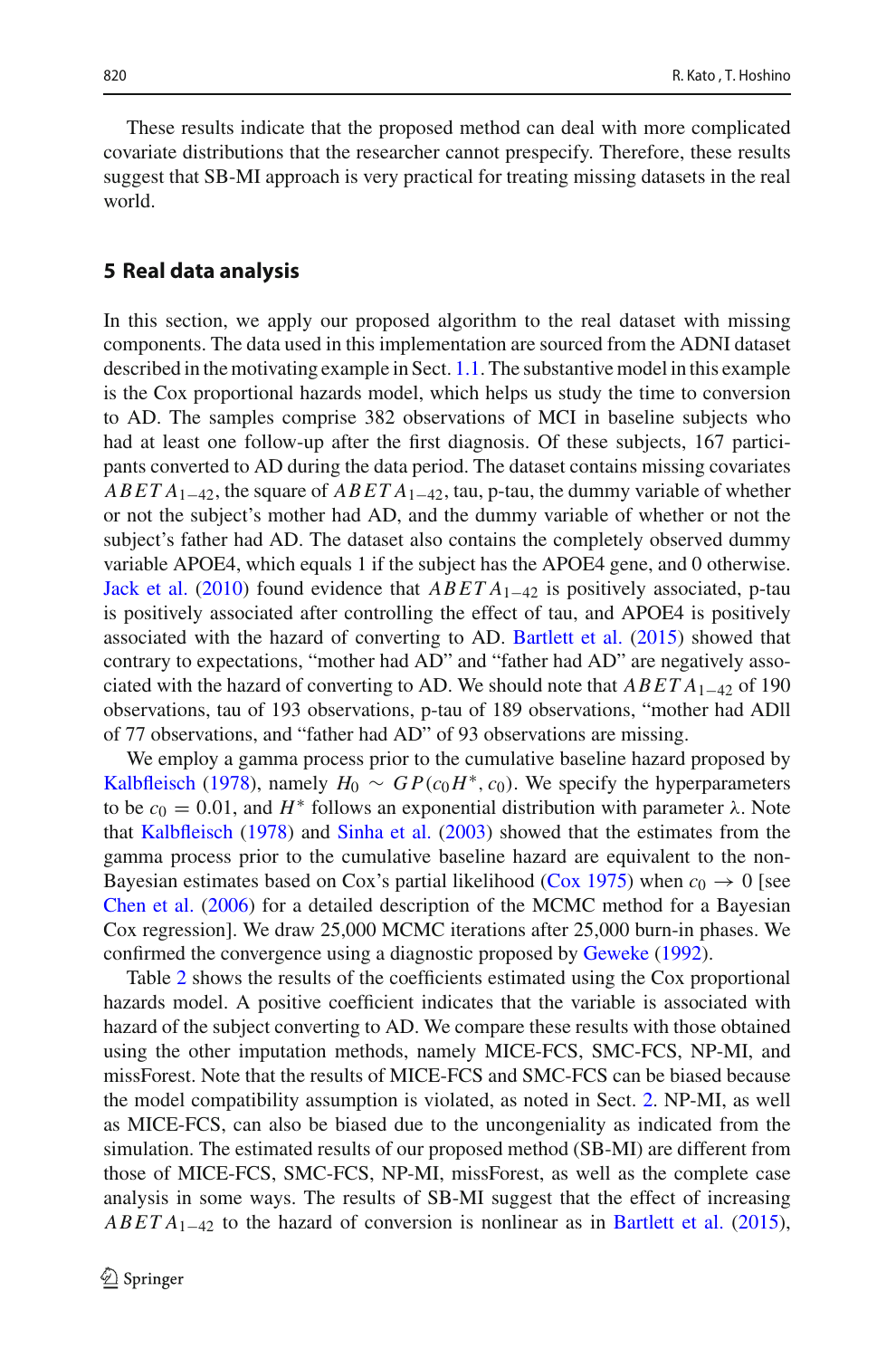whereas the coefficient of  $ABETA_{1-42}$  is not statistically significant for the estimates of the complete case samples, MICE-FCS, SMC-FCS, NP-MI, and missForest at the 5% level. The coefficients of *ABET A*1−<sup>42</sup> and (*ABET A*1−42)<sup>2</sup> from MICE-FCS are statistically significant at the 10% and 5% level, respectively, but they show signs opposite to those of SB-MI. In addition, the estimated coefficient of p-tau from SB-MI is much larger and closer to that of the complete case analysis compared to the other methods. Like the other existing methods, the hazard of the presence of parents who had AD is not statistically significant. The presence of the APOE4 gene, which is suspected to be associated with the development of AD, is positively associated with the hazard of converting to AD for SB-MI. This relationship cannot be found when we use complete case samples only. In addition, compared with the complete case analysis, several coefficients from SB-MI are statistically significant because they avoid the restrictions posed by the complete case sample. We conduct a logistic regression and find that data availability of each biomarker is not related to time to conversion to AD at the 1% level, which suggests that the missing data do not depend on the outcome, and assuming unbiased results from the complete case analysis is reasonable. However, the analysis based on the restricted sample fails to detect statistically significant variables related to the hazard of converting to AD.

On the other hand, the results from SB-MI are consistent with the findings of the previous studies, such as [Hansson et al.](#page-21-22) [\(2006](#page-21-22)) and [Okello et al.](#page-22-20) [\(2009](#page-22-20)), in terms of their signs. These studies employed separate longitudinal datasets and not the ADNI dataset. In conclusion, our method is very practical when applied to a real dataset, which often contains non-normally distributed and mixed-scale missing variables.

# <span id="page-18-0"></span>**6 Discussion and conclusions**

In this study, we proposed a SB-MI approach for regression models with missing mixed continuous and discrete covariates, in which the substantive model of the researcher's interest is a parametric formulation, and the covariate distributions are nonparametric formulations employing PSBPM modeling.

If the covariate model can be correctly specified, the EM algorithm or Bayesian MCMC approach can estimate unbiased results. However, prespecifying a covariate distribution is generally impossible, especially in cases where the missing variables are continuous and discrete. The FCS approach including MICE and SMC has been widely used because researchers are not required to specify the covariate distribution among mixed-scale variables. However, these methods yield severely biased estimates if the compatibility assumption of the model is violated.

On the other hand, the SB-MI framework, which is proposed in this paper, is capable of easily dealing with incompletely observed mixed-scale variables in the covariate distribution without using FCS. Therefore, we do not have to consider whether the compatibility assumption holds, and thus, we can assume a nonlinear regression, such as a linear regression with quadratic terms, Cox proportional hazards model, or logistic regression model on the substantive model even when the variables include discrete and non-normal continuous variables. The simulation studies show that the proposed method gives the best estimator in terms of MSE in cases where MICE-FCS and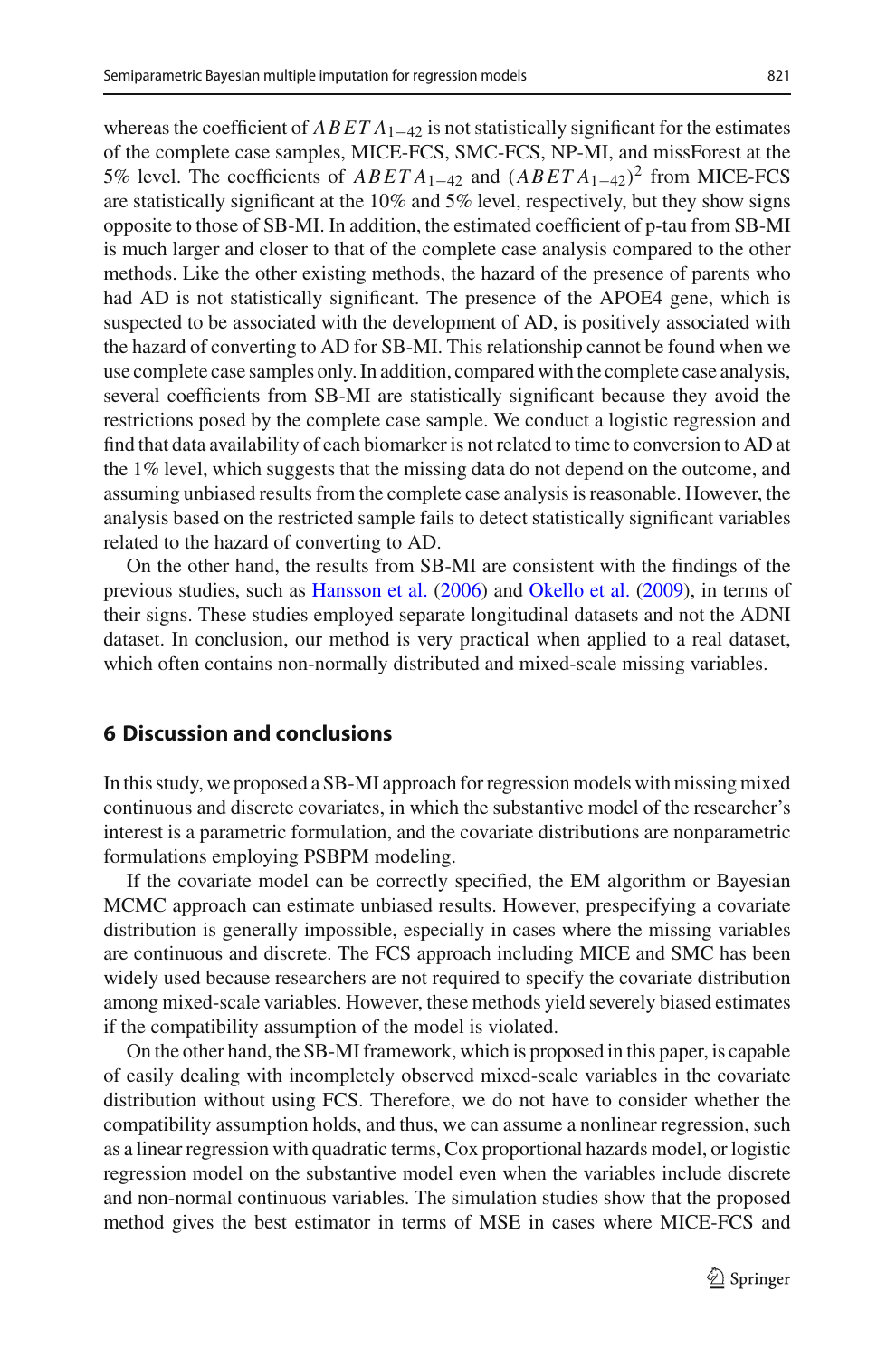<span id="page-19-0"></span>

|                                                                                                                                                                                                                                                                                                                                                                                                                                                                        | $(n = 139)$<br>g |               | MICE-FCS<br>$(n = 382)$ |                     | SMC-FCS<br>$(n = 382)$ |            | $(n = 382)$<br>IM-4N |            | missForest<br>$(n = 382)$ |            | $(n = 382)$<br>$M-8S$ |               |
|------------------------------------------------------------------------------------------------------------------------------------------------------------------------------------------------------------------------------------------------------------------------------------------------------------------------------------------------------------------------------------------------------------------------------------------------------------------------|------------------|---------------|-------------------------|---------------------|------------------------|------------|----------------------|------------|---------------------------|------------|-----------------------|---------------|
|                                                                                                                                                                                                                                                                                                                                                                                                                                                                        | Coef.            | (SD)          | Coef.                   | (SD)                | Coef.                  | (SD)       | Coef.                | (SD)       | Coef.                     | (SD)       | Coef.                 | (SD)          |
| $ABFTA_{1-42}$ (ng/mL)                                                                                                                                                                                                                                                                                                                                                                                                                                                 | 0.228            | (0.178)       |                         | $-0.048$ $(0.029)*$ | 0.203                  | (0.162)    | $-0.024$ (0.018)     |            | $-0.012$ (0.128)          |            | 0.191                 | $(0.092)$ **  |
| $(ABHTA_{1-42})^2$ (ng <sup>2</sup> /ml <sup>2</sup> )                                                                                                                                                                                                                                                                                                                                                                                                                 | $-0.009$         | $(0.005)*$    | 0.001                   | $(0.000)*$          | $-0.008$               | $(0.005)*$ | $-0.027$             | (0.028)    | $-0.002$                  | (0.004)    | $-0.009$              | $(0.005)*$    |
| tau (pg/mL)                                                                                                                                                                                                                                                                                                                                                                                                                                                            | $-0.028$         | (0.032)       | $-0.065$                | $(0.020)$ ***       | $-0.025$               | (0.027)    | $-0.002$             | $(0.001)*$ | $-0.023$                  | (0.024)    | $-0.013$              | (0.011)       |
| p-tau (pg/mL)                                                                                                                                                                                                                                                                                                                                                                                                                                                          | 0.282            | $(0.105)$ *** | 0.241                   | $(0.067)$ **        | 0.131                  | $(0.076)*$ | 0.168                | $(0.090)*$ | 0.163                     | $(0.087)*$ | 0.250                 | $(0.094)$ *** |
| Mother had AD                                                                                                                                                                                                                                                                                                                                                                                                                                                          | $-0.259$         | (0.293)       | $-0.187$                | (0.187)             | $-0.125$               | (0.194)    | $-0.224$             | (0.197)    | $-0.130$                  | (0.188)    | $-0.098$              | (0.214)       |
| Father had AD                                                                                                                                                                                                                                                                                                                                                                                                                                                          | $-0.194$         | (0.485)       | 0.028                   | (0.241)             | $-0.126$               | (0.285)    | $-0.177$             | (0.290)    | $-0.202$                  | (0.301)    | $-0.053$              | (0.343)       |
| APOE4 positive                                                                                                                                                                                                                                                                                                                                                                                                                                                         | 0.001            | (0.289)       | 0.642                   | $(0.176)$ ***       | 0.333                  | $(0.195)*$ | 0.068                | (0.194)    | 0.455                     | $(0.177)*$ | 0.455                 | $(0.178)$ *** |
| CC, complete case analysis, MICE-FCS, multiple imputation by chained equation—fully conditional specification; SMC-FCS, substantive model compatible—fully condi-<br>tional specification; NP-MI, nonparametric multiple imputation; missForest, random forest approach for missing value prediction; SB-MI, semiparametric Bayesian multiple<br>*, **, and *** represent statistical significance at 10%, $5\%$ , and 1% level, respectively<br>imputation (proposed) |                  |               |                         |                     |                        |            |                      |            |                           |            |                       |               |
|                                                                                                                                                                                                                                                                                                                                                                                                                                                                        |                  |               |                         |                     |                        |            |                      |            |                           |            |                       |               |

822 R. Kato , T. Hoshino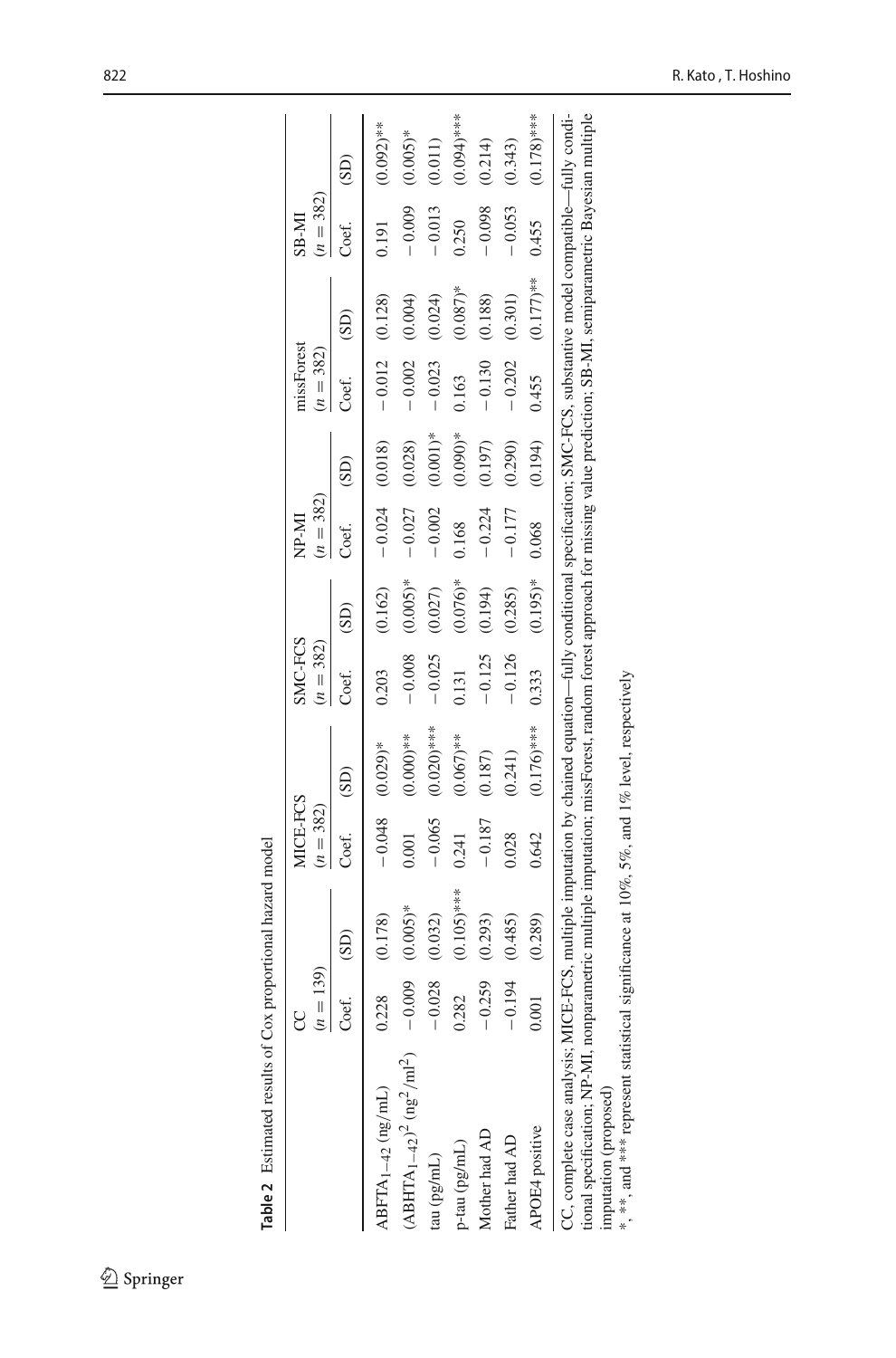SMC-FCS result in biased estimates due to the violation of the model compatibility assumption. Furthermore, the proposed model is more robust when the distributions of the missing variables are non-normal. Since it is usual that some variables do not follow the normal distribution, and hence, the compatibility assumption is not satisfied, the results suggest that the SB-MI approach is very practical. NP-MI is a method imputing missing values using nonparametric specification, but they suffer from uncongenial analysis model. Although missForest, which accommodates the random forest approach, can sometimes give estimates closer to the "true" value compared to the proposed and existing methods, it underestimates the variance of the estimates, resulting in poor CIs. Consequently, it should not be applied to fields where the results of statistical significance (or hypothesis testing) are concern to researchers. The results of the real data analysis show that our proposed method can provide new insights that cannot be obtained from existing statistically improper methods.

Further study is needed to improve the efficiency of the SB-MI algorithm. Since our inference is based on the MCMC algorithm, the computation time required to obtain valid estimates is higher than that of the existing imputation method. In addition, our model can be extended to missing not at random (MNAR) by adding a submodel of the missing mechanism to our semiparametric specification using PSBPM modeling. However, it is very difficult to correctly specify the missing mechanism even if we assume a nonparametric formulation. Consequently, we did not consider the missing mechanism to be MNAR.

Another direction is to consider the case of high-dimensional covariates. Nonparametric Bayesian regression with Dirichlet process attains good performance when the num[ber](#page-21-23) [of](#page-21-23) [the](#page-21-23) [variables](#page-21-23) [is](#page-21-23) [large](#page-21-23) [for](#page-21-23) [its](#page-21-23) [sample](#page-21-23) [size,](#page-21-23) [in](#page-21-23) [general.](#page-21-23) [For](#page-21-23) [example,](#page-21-23) Hannah et al. [\(2011\)](#page-21-23) conducted Monte Carlo simulation on varying sample size and number of covariates, showing that the Dirichlet process mixture regression results in smaller MSE than the existing regression model such as OLS or Gaussian process. It is also the case with the application to imputation. [Si and Reiter](#page-22-21) [\(2013](#page-22-21)), which proposed nonparametric multiple imputation for categorical missing covariates, conducted simulation studies under the number of the variables 50 and  $N = 1000$ . They showed that nonparametric imputation using Dirichlet process mixture works well under such high dimensions.

Recently, nonparametric Bayes model including DPM for much more higher dimension [or](#page-22-23) [sparse](#page-22-23) [datasets](#page-22-23) [has](#page-22-23) [been](#page-22-23) [proposed.](#page-22-23) [For](#page-22-23) [example,](#page-22-23) [Tokdar et al.](#page-22-22) [\(2010](#page-22-22)) and Reich et al. [\(2011](#page-22-23)) developed dimensionality reduction methods for Bayes nonparametric regression. [Li et al.](#page-21-24) [\(2015](#page-21-24)) proposed nonparametric Bayes regression model for high dimensions using LASSO. Incorporating such models for missing data imputation may be useful for larger-dimensional dataset.

**Acknowledgements** This work was supported by JSPS KAKENHI Grant Numbers JP26285151, 18H03209, 16H02013, 16H06323. Data used in preparation of this article were obtained from the Alzheimer's Disease Neuroimaging Initiative (ADNI) database (adni.loni.usc.edu; [http://adni.loni.usc.](http://adni.loni.usc.edu) [edu.](http://adni.loni.usc.edu)) As such, the investigators within the ADNI contributed to the design and implementation of ADNI and/or provided data but did not participate in analysis or writing of this report. A complete listing of ADNI investigators can be found at: [http://adni.loni.usc.edu/wp-content/uploads/how\\_to\\_apply/ADNI\\_](http://adni.loni.usc.edu/wp-content/uploads/how_to_apply/ADNI_Acknowledgement_List.pdf) [Acknowledgement\\_List.pdf.](http://adni.loni.usc.edu/wp-content/uploads/how_to_apply/ADNI_Acknowledgement_List.pdf)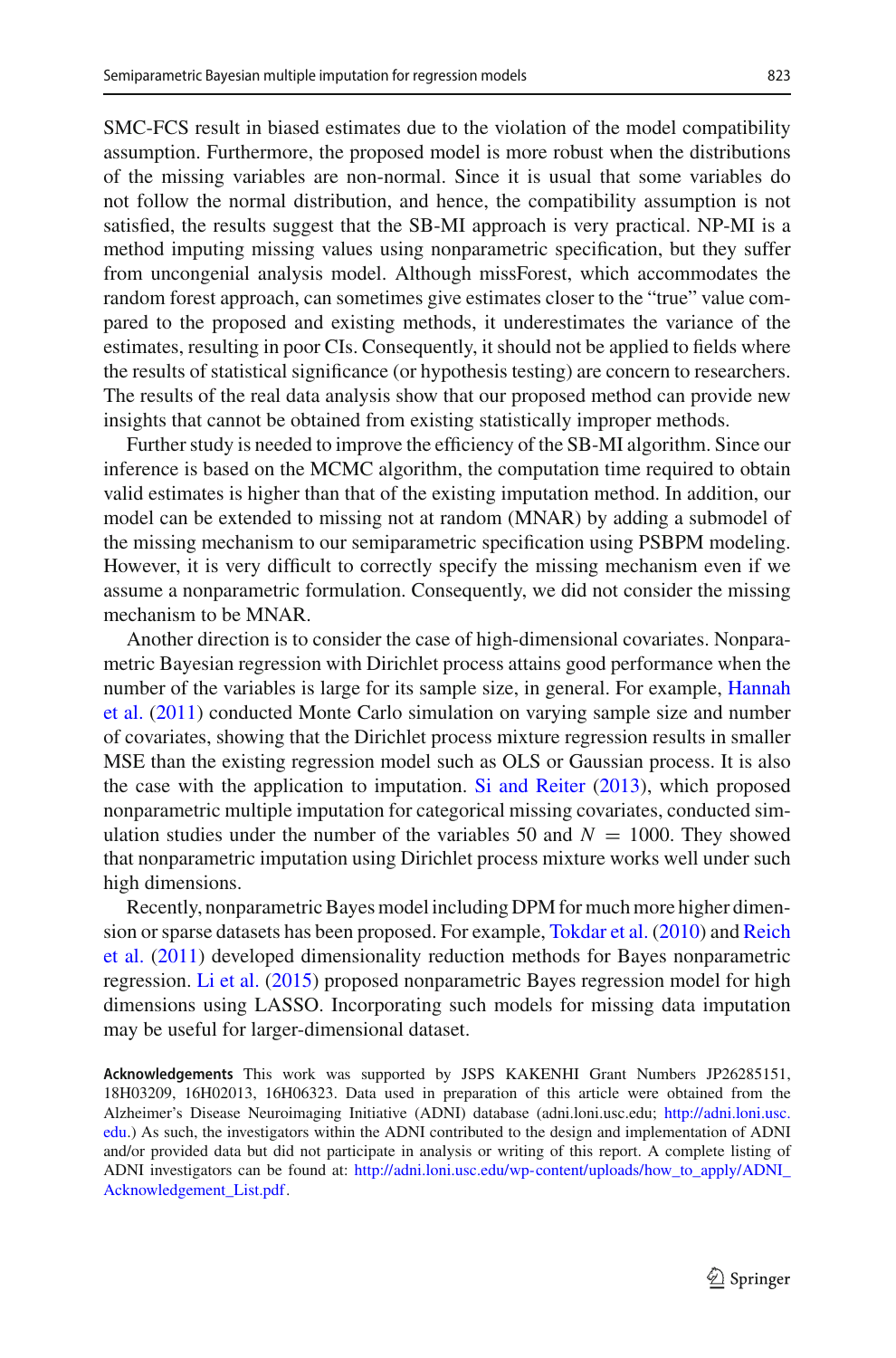# **References**

- <span id="page-21-15"></span>Albert, J., Chib, S. (1993). Bayesian analysis of binary and polychotomous response data. *Journal of the American Statistical Association*, *88*, 669–679.
- <span id="page-21-16"></span>Albert, J., Chib, S. (2001). Sequential ordinal modeling with applications to survival data. *Biometrics*, *57*, 829–836.
- <span id="page-21-2"></span>Bartlett, J. W., Seaman, S. R., White, I. R., Carpenter, J. R. (2015). Multiple imputation of covariates by fully conditional specification: Accommodating the substantive model. *Statistics in Medicine*, *24*, 462–487.
- <span id="page-21-6"></span>Canale, A., Dunson, D. B. (2011). Bayesian kernel mixtures for counts. *Journal of the American Statistical Association*, *106*, 1528–1539.
- <span id="page-21-20"></span>Chen, M., Ibrahim, J. G., Shao, Q. (2006). Posterior propriety and computation for the Cox regression model with application to missing covariates. *Biometrika*, *93*, 791–807.
- <span id="page-21-9"></span>Chib, S. (2007). Analysis of treatment response data without the joint distribution of potential outcomes. *Journal of Econometrics*, *140*, 401–412.
- <span id="page-21-4"></span>Chung, Y., Dunson, D. B. (2009). Nonparametric Bayes conditional distribution modeling with variable selection. *Journal of the American Statistical Association*, *104*, 1646–1660.
- <span id="page-21-19"></span>Cox, D. R. (1975). Partial likelihood. *Biometrika*, *62*, 269–276.
- <span id="page-21-12"></span>Dunson, D. B., Pillai, N., Park, J. H. (2007). Bayesian density regression. *Journal of the Royal Statistical Society: Series B*, *69*, 163–183.
- <span id="page-21-21"></span>Geweke, J. (1992). Evaluating the accuracy of sampling-based approaches to the calculation of posterior moments. In J. M. Bernardo, J. O. Berger, A. P. Dawid, A. F. M. Smith (Eds.), *Bayesian Statistics*, Vol. 4. New York: Oxford University Press.
- <span id="page-21-23"></span>Hannah, L. A., Blei, D. M., Powell, W. B. (2011). Dirichlet process mixtures of generalized linear models. *Journal of Machine Learning Research*, *12*, 1923–1953.
- <span id="page-21-22"></span>Hansson, O., Zetterberg, H., Buchhave, P., Londos, E., Blennow, K., Minthon, L. (2006). Association between CSF biomarkers and incipient Alzheimer's disease in patients with mild cognitive impairment: A follow-up study. *The Lancet Neurology*, *5*, 228–234.
- <span id="page-21-10"></span>Hirano, K. (2002). Semiparametric Bayesian inference in autoregressive panel data models. *Econometrica*, *70*, 781–799.
- <span id="page-21-13"></span>Hoshino, T. (2013). Semiparametric Bayesian estimation for marginal parametric potential outcome modeling: Application to causal inference. *Journal of the American Statistical Association*, *108*, 1189–1204.
- <span id="page-21-0"></span>Ibrahim, J. G., Chen, M. H., Lipsitz, S. R., Herring, A. H. (2005). Missing-data methods for generalized linear models: A comparative review. *Journal of the American Statistical Association*, *100*, 332–346.
- <span id="page-21-14"></span>Ishwaran, H., James, L. F. (2001). Gibbs sampling methods for stick-breaking priors. *Journal of the American Statistical Association*, *96*, 161–173.
- <span id="page-21-3"></span>Jack, C. R., Wiste, H. J., Vemuri, P., Weigand, S. D., Senjem, M. L., Zeng, G. (2010). Brain beta-amyloid measures and magnetic resonance imaging atrophy both predict time-to-progression from mild cognitive impairment to Alzheimer's disease. *Brain*, *133*, 3336–3348.
- <span id="page-21-18"></span>Kalbfleisch, J. D. (1978). Non-parametric Bayesian analysis of survival time data. *Journal of the Royal Statistical Society: Series B*, *40*, 214–221.
- <span id="page-21-7"></span>Kim, J. S., Ratchford, B. T. (2013). A Bayesian multivariate probit for ordinal data with semiparametric random-effects. *Computational Statistics and Data Analysis*, *64*, 192–208.
- <span id="page-21-5"></span>Kottas, A., Muller, P., Quintana, F. (2005). Nonparametric Bayesian modeling for multivariate ordinal data. *Journal of Computational and Graphical Statistics*, *14*, 610–625.
- <span id="page-21-11"></span>Kunihama, T., Herring, A. H., Halpern, C. T., Dunson, D. B. (2016). Nonparametric Bayes modeling with sample survey weights. *Statistics and Probability Letters*, *113*, 41–48.
- <span id="page-21-8"></span>Lawless, J. F., Kalbfleisch, J. D., Wild, C. J. (1999). Semiparametric methods for response-selective and missing data problems in regression. *Journal of the Royal Statistical Society: Series B*, *61*, 413–438.
- <span id="page-21-24"></span>Li, J.,Wang, Z., Li, R.,Wu, R. (2015). Bayesian group LASSO for nonparametric varying-coefficient models with application to functional genome-wide association studies. *The Annals of Applied Statistics*, *9*, 640–664.
- <span id="page-21-17"></span>Liao, S. G., Lin, Y., Kang, D. D., Chandra, D., Bon, J., Kaminski, N., Sciurba, F. C., Tseng, G. C. (2014). Missing value imputation in high-dimensional phenomic data: Imputable or not, and how? *BMC Bioinformatics*, *15*, 346.
- <span id="page-21-1"></span>Liu, J., Gelman, A., Hill, J., Su, Y. S., Kropko, J. (2014). On the stationary distribution of iterative imputations. *Biometrika*, *101*, 155–173.